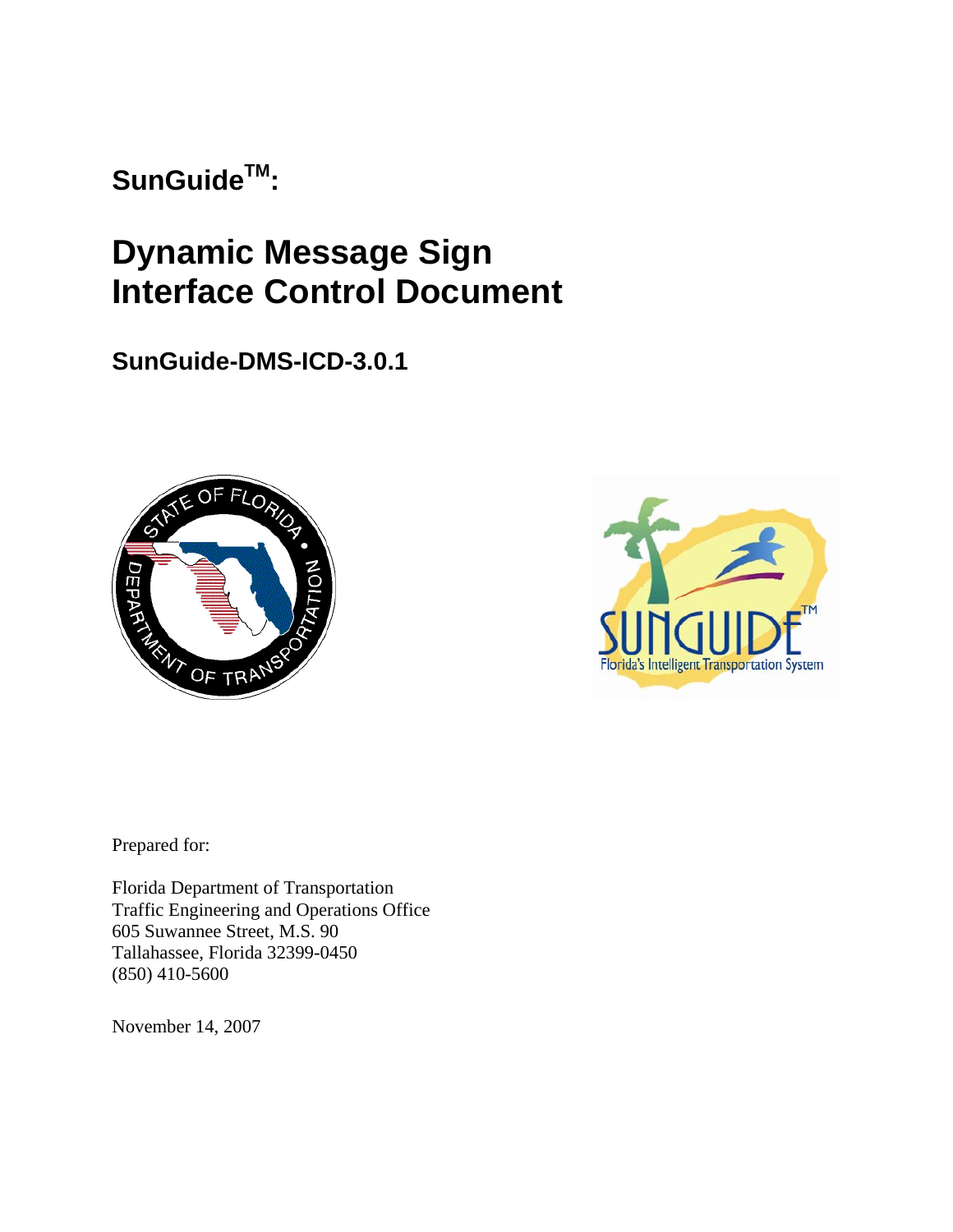| <b>Document Control Panel</b> |                            |                |             |  |  |  |  |  |  |  |
|-------------------------------|----------------------------|----------------|-------------|--|--|--|--|--|--|--|
| File Name:                    | SunGuide-DMS-ICD-3.0.1.doc |                |             |  |  |  |  |  |  |  |
| <b>File Location:</b>         | SunGuide CM Repository     |                |             |  |  |  |  |  |  |  |
| CDRL:<br>$6-1$                |                            |                |             |  |  |  |  |  |  |  |
|                               | <b>Name</b>                | <b>Initial</b> | <b>Date</b> |  |  |  |  |  |  |  |
| Created By:                   | Meredith Moczygemba, SwRI  | <b>MRM</b>     | 11/16/04    |  |  |  |  |  |  |  |
|                               |                            |                |             |  |  |  |  |  |  |  |
| Reviewed By:                  | Steve Dellenback, SwRI     | <b>SWD</b>     | 11/16/04    |  |  |  |  |  |  |  |
|                               | <b>Steve Novosad, SwRI</b> | <b>SEN</b>     | 11/16/04    |  |  |  |  |  |  |  |
|                               | Steven W. Dellenback, SwRI | <b>SWD</b>     | 10/16/07    |  |  |  |  |  |  |  |
|                               | Steve Dellenback, SwRI     | <b>SWD</b>     | 11/14/07    |  |  |  |  |  |  |  |
|                               |                            |                |             |  |  |  |  |  |  |  |
|                               |                            |                |             |  |  |  |  |  |  |  |
|                               |                            |                |             |  |  |  |  |  |  |  |
|                               |                            |                |             |  |  |  |  |  |  |  |
|                               |                            |                |             |  |  |  |  |  |  |  |
|                               |                            |                |             |  |  |  |  |  |  |  |
| Modified By:                  | Meredith Moczygemba, SwRI  | <b>MRM</b>     | 11/17/05    |  |  |  |  |  |  |  |
|                               | Lynne Randolph, SwRI       | LAR            | 04/19/07    |  |  |  |  |  |  |  |
|                               | Meredith Moczygemba, SwRI  | <b>MRM</b>     | 10/4/07     |  |  |  |  |  |  |  |
|                               | Steve Dellenback, SwRI     | <b>SWD</b>     | 11/14/07    |  |  |  |  |  |  |  |
| Completed By:                 |                            |                |             |  |  |  |  |  |  |  |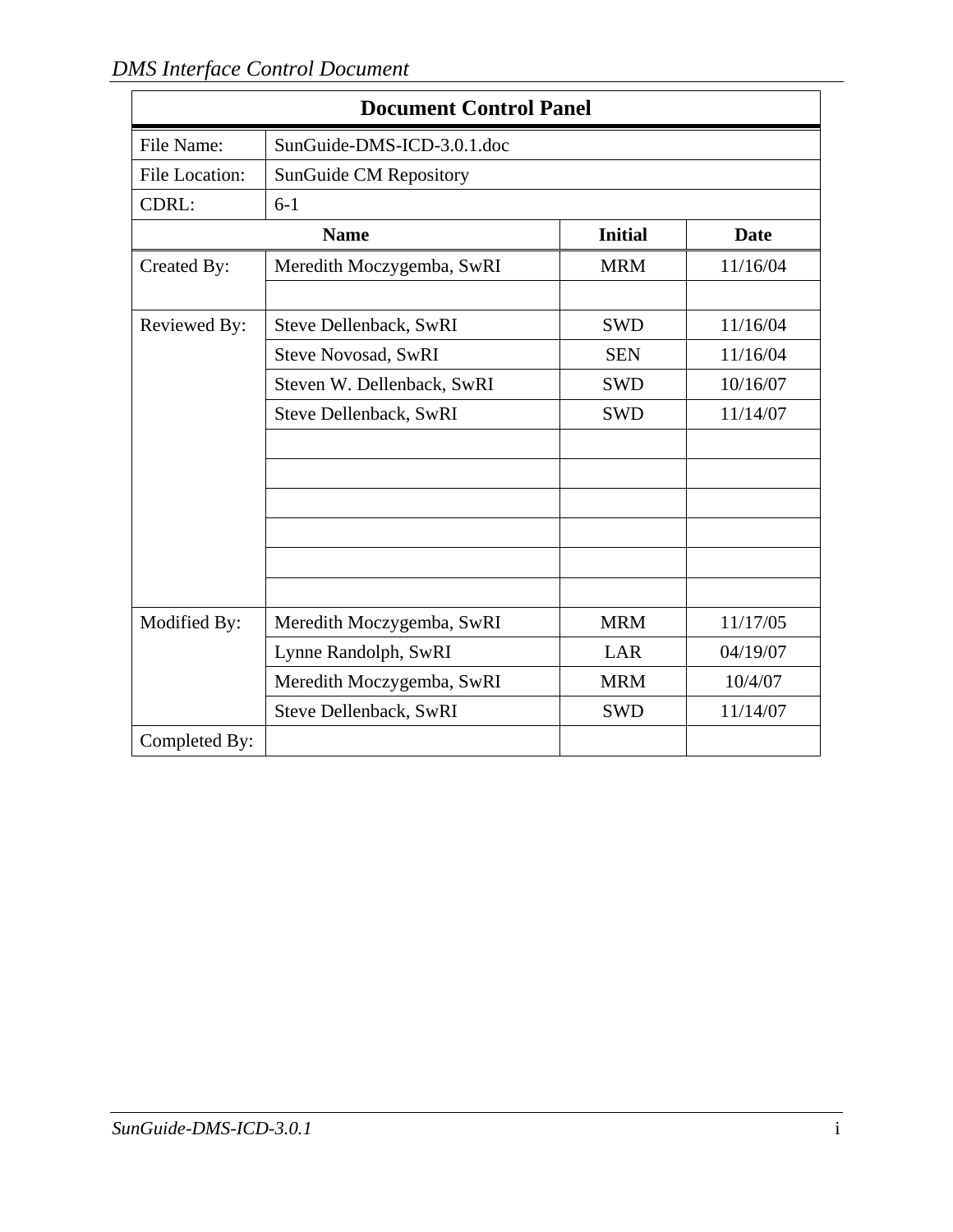# **Table of Contents**

| 1. |     |       |    |  |  |  |  |  |  |  |  |
|----|-----|-------|----|--|--|--|--|--|--|--|--|
|    | 1.1 |       |    |  |  |  |  |  |  |  |  |
|    | 1.2 |       |    |  |  |  |  |  |  |  |  |
|    | 1.3 |       |    |  |  |  |  |  |  |  |  |
|    | 1.4 |       |    |  |  |  |  |  |  |  |  |
|    | 1.5 |       |    |  |  |  |  |  |  |  |  |
| 2. |     |       |    |  |  |  |  |  |  |  |  |
|    | 2.1 |       |    |  |  |  |  |  |  |  |  |
|    |     | 2.1.1 |    |  |  |  |  |  |  |  |  |
|    |     |       |    |  |  |  |  |  |  |  |  |
|    | 2.2 |       |    |  |  |  |  |  |  |  |  |
|    | 2.3 |       |    |  |  |  |  |  |  |  |  |
| 3. |     |       | 21 |  |  |  |  |  |  |  |  |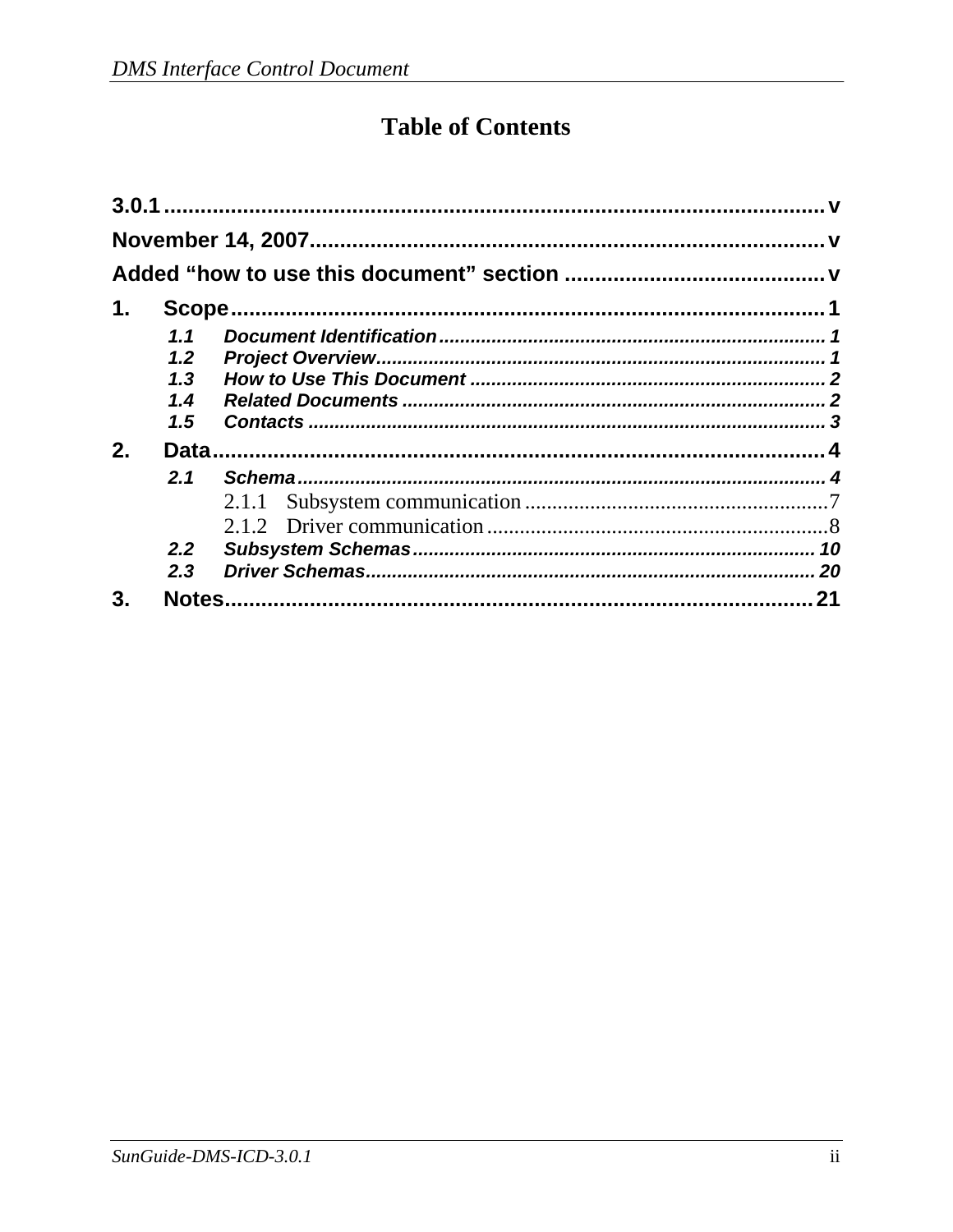# **List of Figures**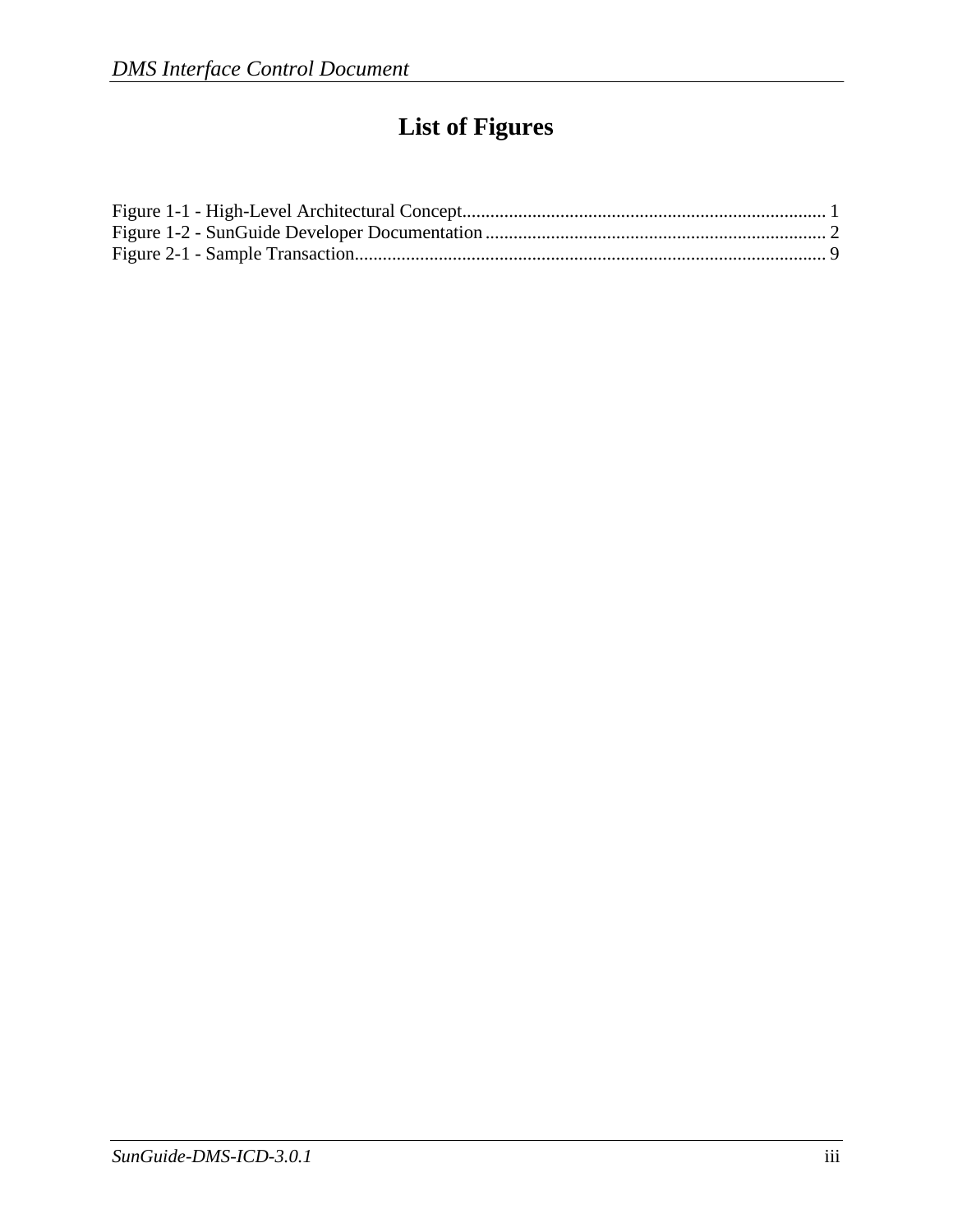# **List of Acronyms**

| <b>ATMS</b> | <b>Advanced Traffic Management System</b> |
|-------------|-------------------------------------------|
| <b>DMS</b>  | Dynamic Message Sign                      |
| <b>DOT</b>  | Department of Transportation              |
| <b>FDOT</b> | Florida Department of Transportation      |
| <b>ITS</b>  | <b>Intelligent Transportation Systems</b> |
| <b>ITN</b>  | Invitation to Negotiate                   |
| <b>SwRI</b> | <b>Southwest Research Institute</b>       |
| <b>TMC</b>  | <b>Traffic Management Center</b>          |
| XML         | Extensible Markup Language                |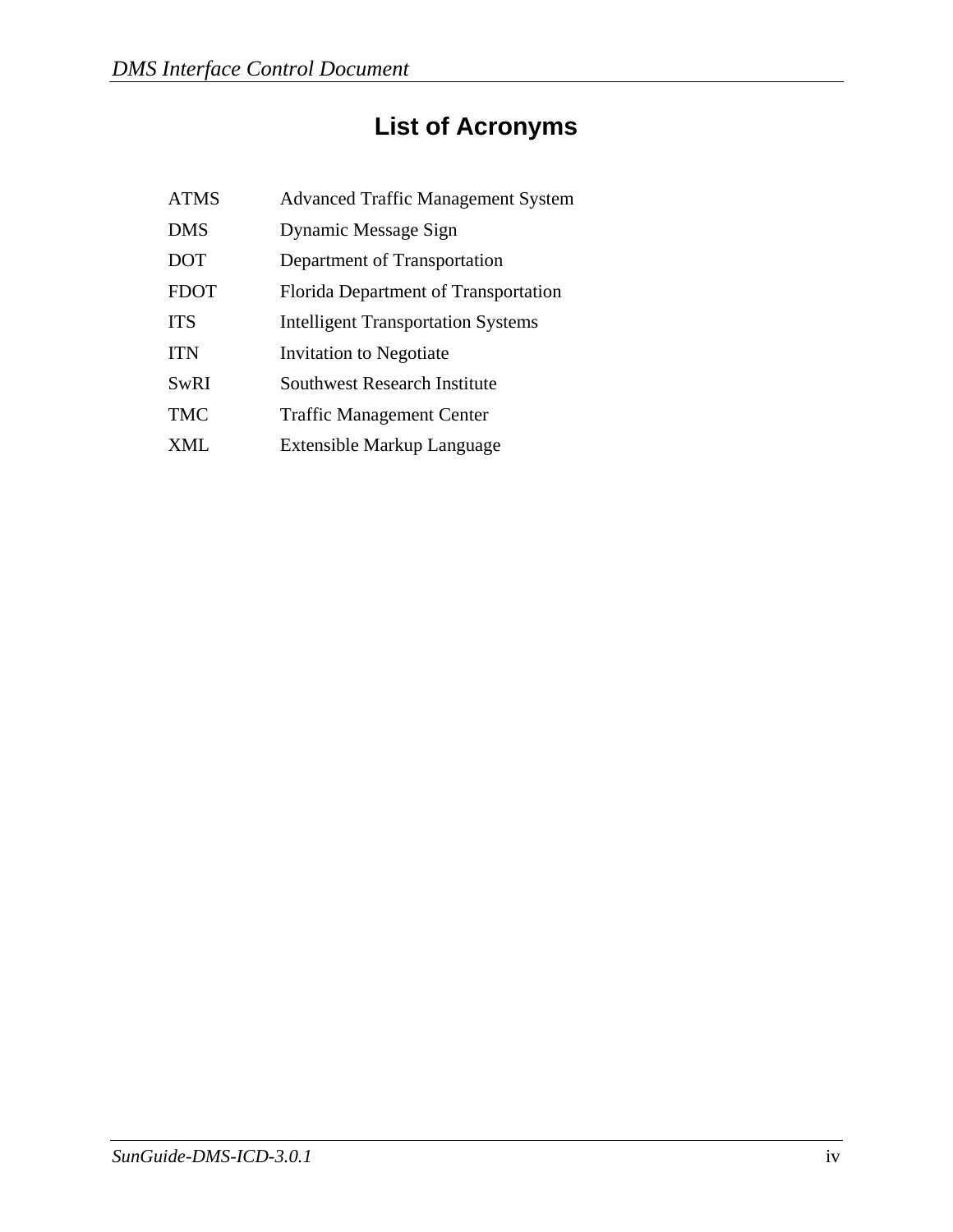| <b>Revision</b> | Date              | <b>Changes</b>                           |
|-----------------|-------------------|------------------------------------------|
| 1.0.0           | November 4, 2004  | <b>Initial Release</b>                   |
| 1.0.2           | November 17, 2005 | Updated for Release 2 software.          |
| 1.1.0           | April 19, 2007    | Updated for font information.            |
| 3.0.0           | October 16, 2007  | Updated for Release 3 software.          |
| 3.0.1           | November 14, 2007 | Added "how to use this document" section |
|                 |                   |                                          |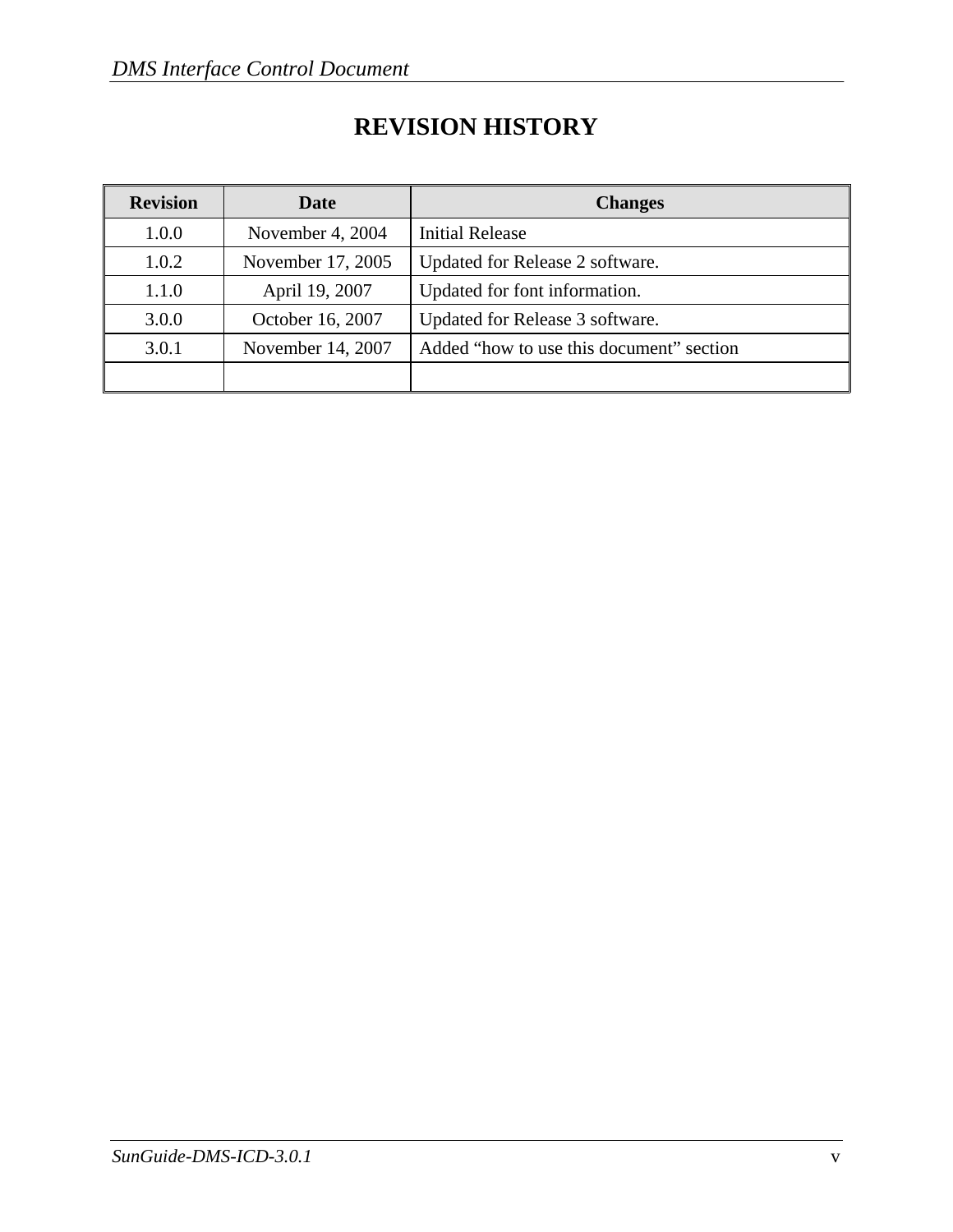## **1. Scope**

### *1.1 Document Identification*

This Interface Control Document (ICD) describes the interface between the individual  $SunGuide^{TM}$  clients and the Dynamic Message Sign (DMS) subsystem and between the DMS subsystem and the associated drivers. This ICD defines eXtensible Markup Language (XML) schemas upon which XML requests shall be based in communicating amongst various DMS processes. Refer to the SunGuide-General-ICD document for details regarding data transfer.

## *1.2 Project Overview*

The Florida Department of Transportation (FDOT) is conducting a program that is developing SunGuide software. The SunGuide software is a set of Intelligent Transportation System (ITS) software that allows the control of roadway devices as well as information exchange across a variety of transportation agencies. The goal of the SunGuide software is to have a common software base that can be deployed throughout the state of Florida. The SunGuide software development effort is based on ITS software available from the state of Texas; significant customization of the software is being performed as well as the development of new software modules. The following figure provides a graphical view of the software to be developed:



**Figure 1-1 - High-Level Architectural Concept**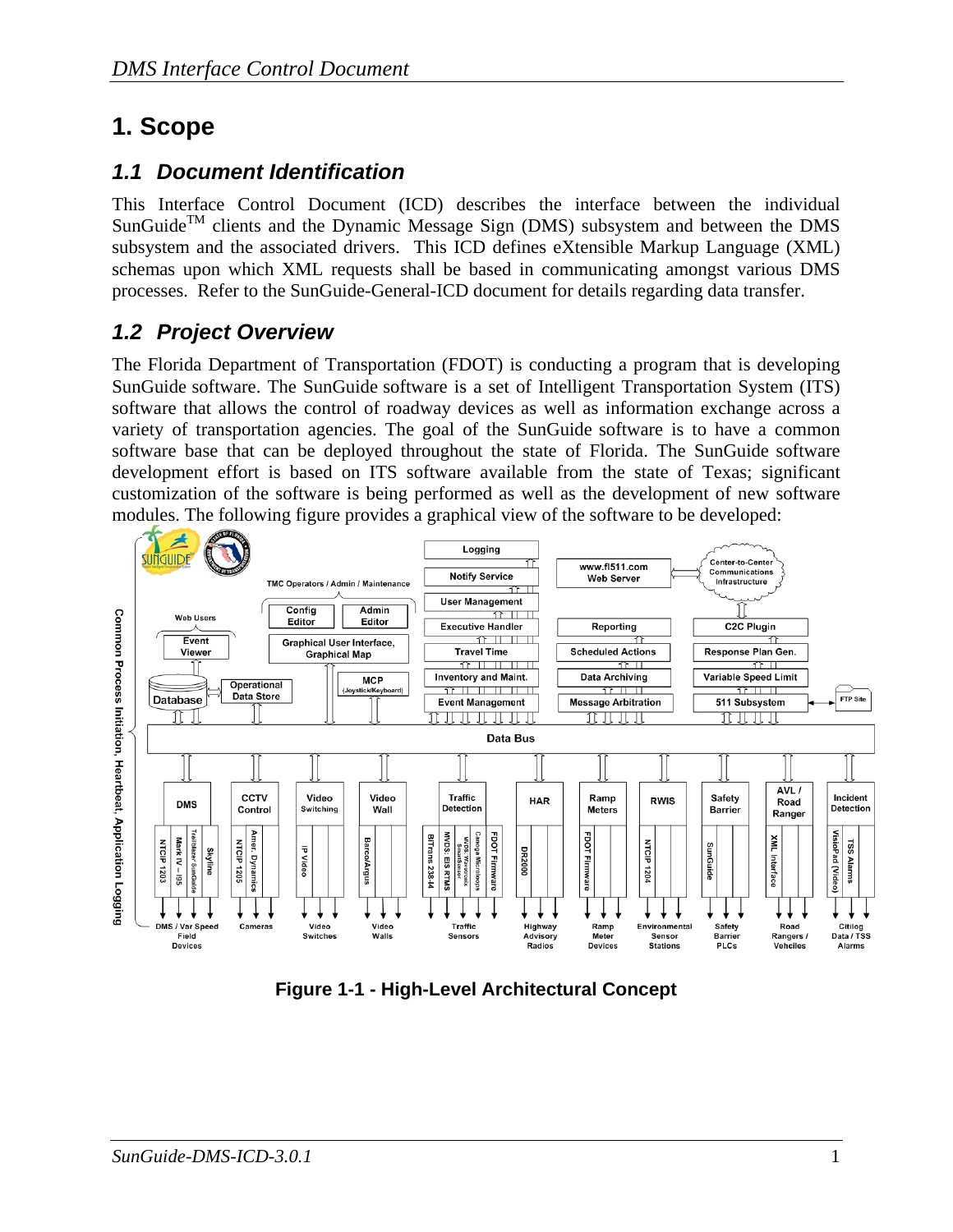### *1.3 How to Use This Document*

The ICDs describe the specific interface between two SunGuide subsystems or between a SunGuide subsystem and a SunGuide driver. The relationship of appropriate documents is shown in the Figure 1-2.



**Figure 1-2 - SunGuide Developer Documentation** 

This document describes an *internal* SunGuide interface. The interface described is between two SunGuide compliant processes. The reader should review the following document to gain an understanding of how SunGuide compliant application is created (this will vary if the application is a driver or subsystem):

#### *SunGuide Software Architecture Guidelines* (SAG)

The SAG describes what needs to be included in a SunGuide application to assure that it will work cooperatively in the SunGuide environment. Once the SAG is reviewed, the following document should be reviewed:

#### *SunGuide Software Design Document* (SDD)

The SDD will provide an understanding of how individual components of SunGuide were designed. Finally the ICD, along with the associated schema should be reviewed to determine what data needs to be exchanged on the interface being defined in this document.

Additionally, a SunGuide "Developer Training" class is available that provides the students with an introduction into developing SunGuide processes. The SunGuide source code repository has a generic subsystem and a generic driver available that can be used as the basis for developing a new application.

## *1.4 Related Documents*

The following documents were used to develop this document: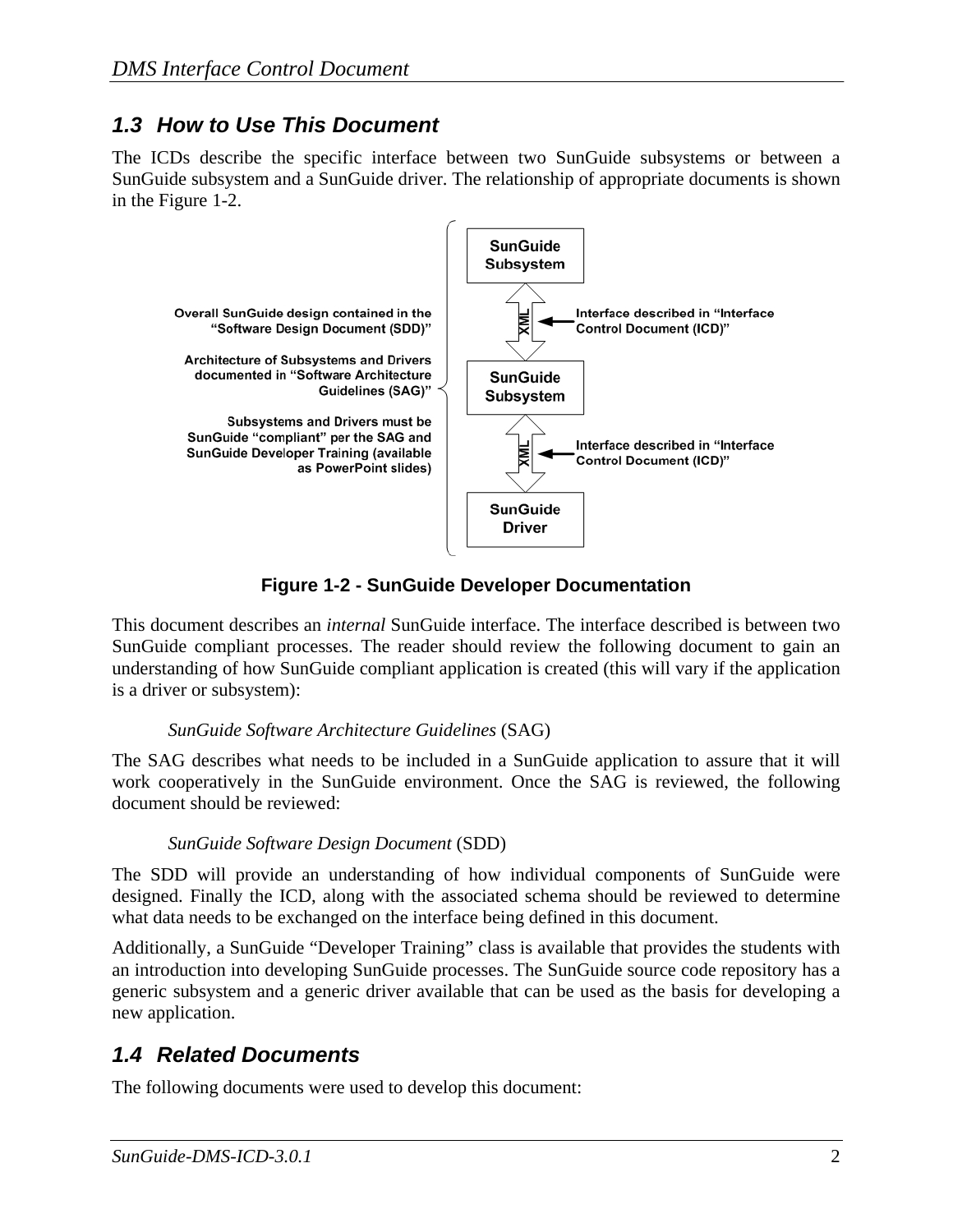- SwRI Qualification Response: *Response to the Invitation to Negotiate (ITN): Statewide Transportation Management Center Software Library System, Negotiation Number: ITN-DOT-02/03-9025-RR,* SwRI Proposal No. 10-35924, dated: November 18, 2002.
- SwRI Technical Proposal: *Technical Proposal for Invitation to Negotiate (ITN)*: *Statewide Transportation Management Center Software Library System, Negotiation Number: ITN-DOT-02/03-9025-RR,* SwRI Proposal No. 10-35924, dated: January 31, 2003.
- SwRI Cost Proposal: *Cost Proposal for Invitation to Negotiate (ITN): Statewide Transportation Management Center Software Library System, Negotiation Number: ITN-DOT-02/03-9025-RR,* SwRI Proposal No. 10-35924, dated: January 31, 2003.
- SwRI BAFO letter: *Southwest Research Institute® Proposal No. 10-35924, "Invitation to Negotiate (ITN): Statewide Transportation Management Center Software Library System", Reference: Negotiation Number: ITN-DOT-02/03-9025-RR*, dated: May 5, 2003.
- FDOT procurement document: *Invitation To Negotiate (ITN), Negotiation Number: ITN DOT-02/03-9025-RR, Statewide Transportation Management Center Software Library System*, dated: October 21, 2002.
- FDOT Scope of Services: *Statewide Transportation Management Center Software Library System: Scope of Services,* September 22, 2003.
- FDOT Requirements Document: *Statewide Transportation Management Center Software Library System: Requirements Specification,* June 3, 2003.
- Southwest Research Institute, *TMC Software Study*, November 15, 2001.
- Southwest Research Institute, *Introduction to an Operational Concept For the Florida Statewide Library*, FDOT – OCD – 1.0, March 31, 2002.
- World Wide Web Consortium (W3) website: http://www.w3.org.
- SunGuide Project website: http://sunguide.datasys.swri.edu.

## *1.5 Contacts*

The following are contact persons for the SunGuide software project:

- Elizabeth Birriel, ITS Central Office, elizabeth.birriel@dot.state.fl.us, 850-410-5606
- Trey Tillander, FDOT SunGuide Project Manager, trey.tillander@dot.state.fl.us, 850-
- $-410-5617$
- **John Bonds, Senior ITS Specialist, jbonds@pbsj.com, 408-873-2514**
- David Chang, ITS Specialist, David.Chang@dot.state.fl.us, 850-410-5622
- Steve Dellenback, SwRI Project Manager, sdellenback@swri.org, 210-522-3914
- Robert Heller, SwRI Software Project Manager, rheller@swri.org, 210-522-3824

The following are contacts that will be used by the SunGuide software project team to assure consistency with other FDOT projects and FDOT procedures:

Liang Hsia, FDOT TERL, liang.hsia@dot.state.fl.us, 850-410-5615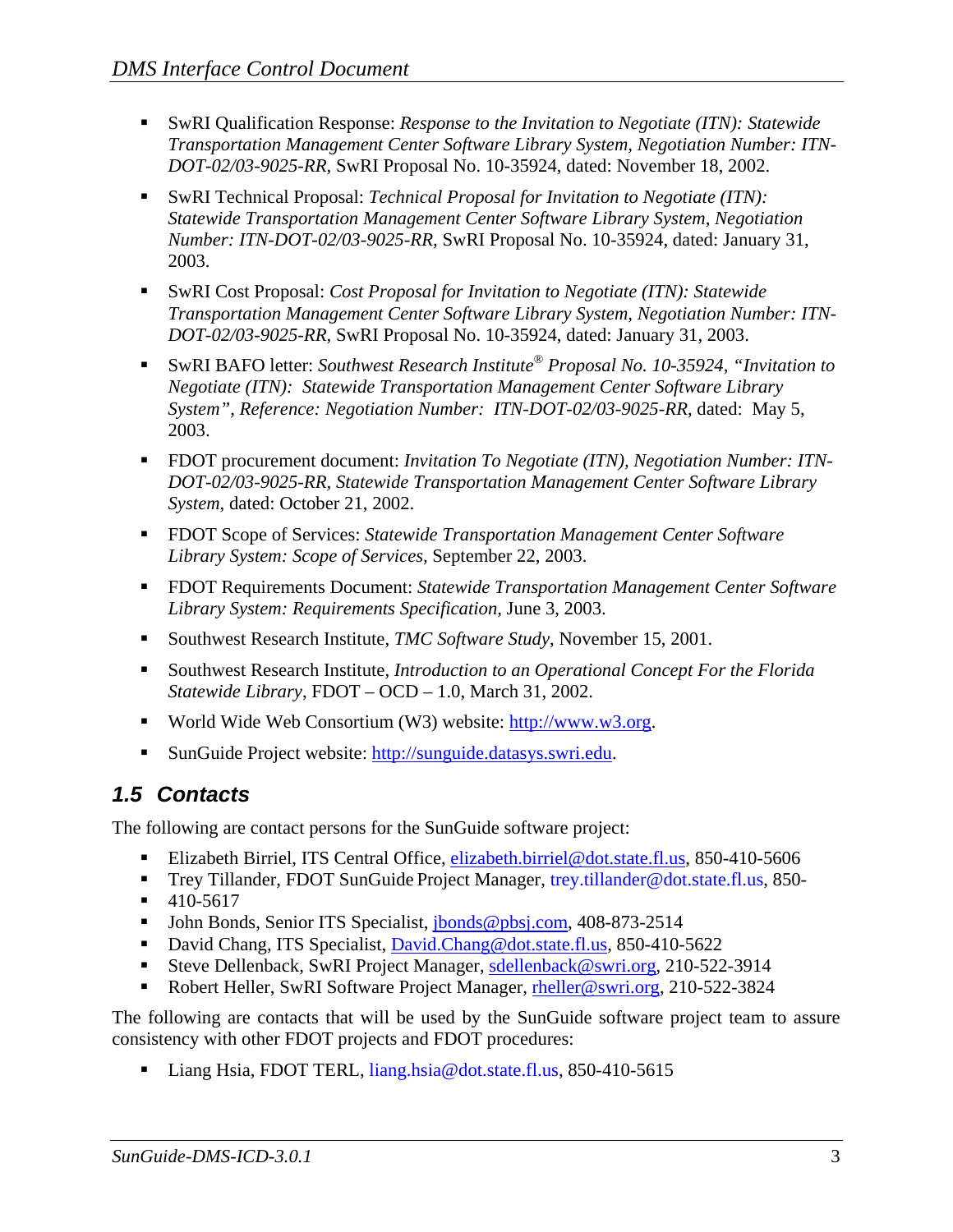## **2. Data**

The following sections detail the XML transactions that can be exchanged between client and server applications.

### *2.1 Schema*

The schemas for these transactions may be located in the Schemas directory. The objects directory contains common data schemas that are used by the various request/messages/responses. Schemas are organized in the following tree structure:

#### dms

- messages
	- o conflictNotificationMsg.xsd
	- o msgConflictResolutionMsg.xsd
	- o requestMsgConflictResolutionMsg.xsd
	- o requestSpellResolutionMsg.xsd
	- o resolveMsgConflictMsg.xsd
	- o resolveSpellConflictMsg.xsd
	- o spellConflictResolutionMsg.xsd
- objects
	- o atmsData.xsd
	- o dms.xsd
	- o dmsAddress.xsd
	- o dmsComm.xsd
	- o dmsConfig.xsd
	- o fanStatus.xsd
	- o lampStatus.xsd
	- o library.xsd
	- o multiMessage.xsd
	- o pixelStatus.xsd
	- o sequence.xsd
	- o status.xsd
	- o system.xsd
	- o user.xsd
- **requests** 
	- o activateSeqReq.xsd
	- o addDmsGroupReq.xsd
	- o addDmsReq.xsd
	- o addFontReq.xsd
	- o addMsgLibReq.xsd
	- o addMsgReq.xsd
	- o addSeqLibReq.xsd
	- o addSeqReq.xsd
	- o addWordReq.xsd
	- o checkForMsgConflictReq.xsd
	- o checkForSpellConflictReq.xsd
	- o copyDmsGroupReq.xsd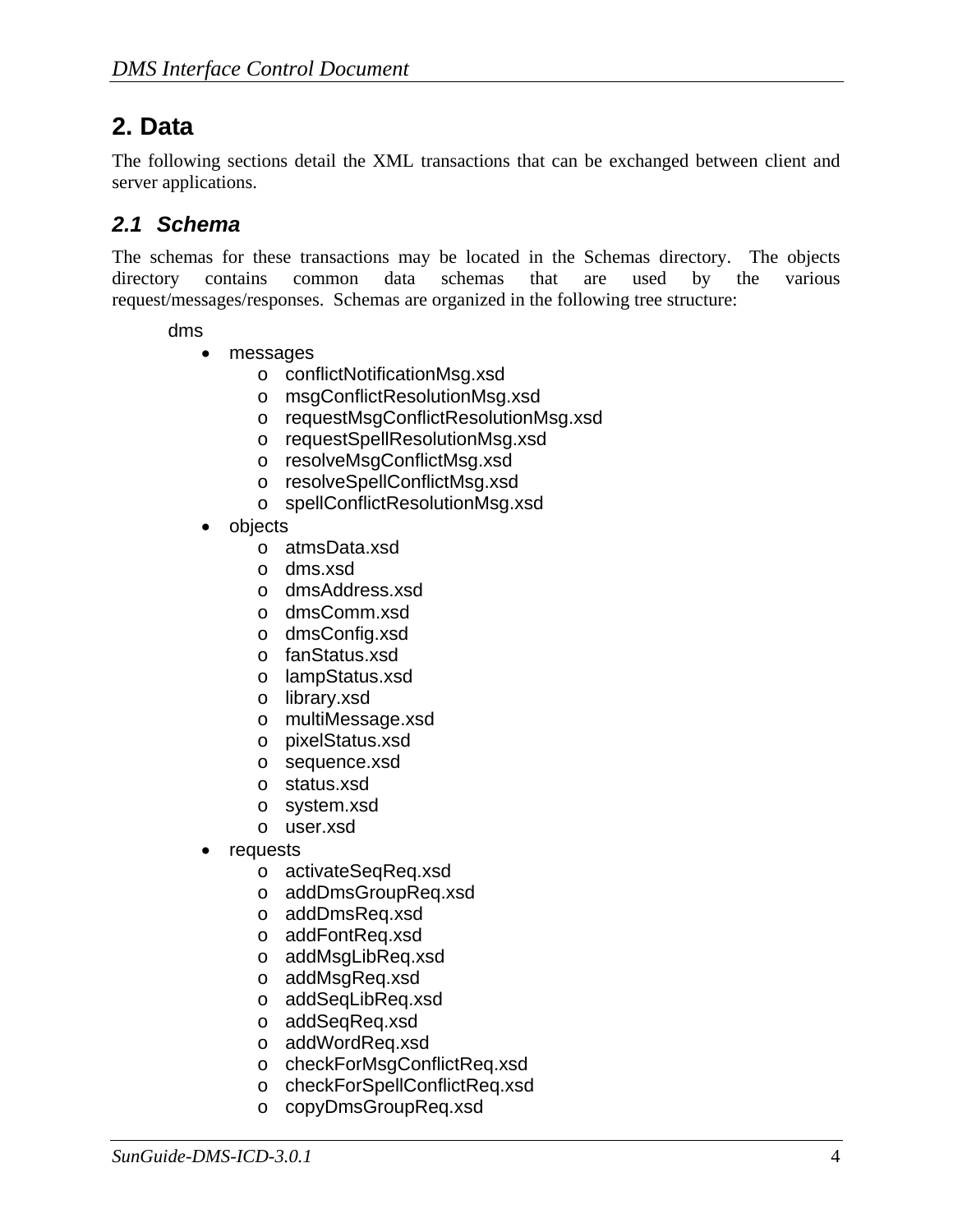- o copyMsgLibReq.xsd
- o copyMsgReq.xsd
- o copySeqLibReq.xsd
- o copySeqReq.xsd
- o deleteDmsGroupReq.xsd
- o deleteDmsReq.xsd
- o deleteFontReq.xsd
- o deleteMsgLibReq.xsd
- o deleteMsgReq.xsd
- o deleteSeqLibReq.xsd
- o deleteSeqReq.xsd
- o deleteWordReq.xsd
- o echoMsgReq.xsd
- o exerciseShuttersReq.xsd
- o fanStatusReq.xsd
- o lampStatusReq.xsd
- o modifyDmsGroupReq.xsd
- o modifyDmsReq.xsd
- o modifyFontReq.xsd
- o modifyMsgReq.xsd
- o modifySeqReq.xsd
- o modifySysConfigReq.xsd
- o moveMsgReq.xsd
- o moveSeqReq.xsd
- o pixelStatusReq.xsd
- o powerSupplyStatusReq.xsd
- o renameDmsGroupReq.xsd
- o renameMsgLibReq.xsd
- o renameSeqLibReq.xsd
- o resetControllerReq.xsd
- o retrieveDataReq.xsd
- o retrieveDmsInfoReq.xsd
- o sendMsgReq.xsd
- o setBrightnessReq.xsd
- o setControlModeReq.xsd
- o setOpStatusReq.xsd
- o statusReq.xsd
- o subscribeReq.xsd
- o synchronizeClockReq.xsd
- o tempStatusReq.xsd
- o terminateMsgReq.xsd
- o terminateSeqReq.xsd
- responses
	- o activateSeqResp.xsd
	- o addDmsGroupResp.xsd
	- o addDmsResp.xsd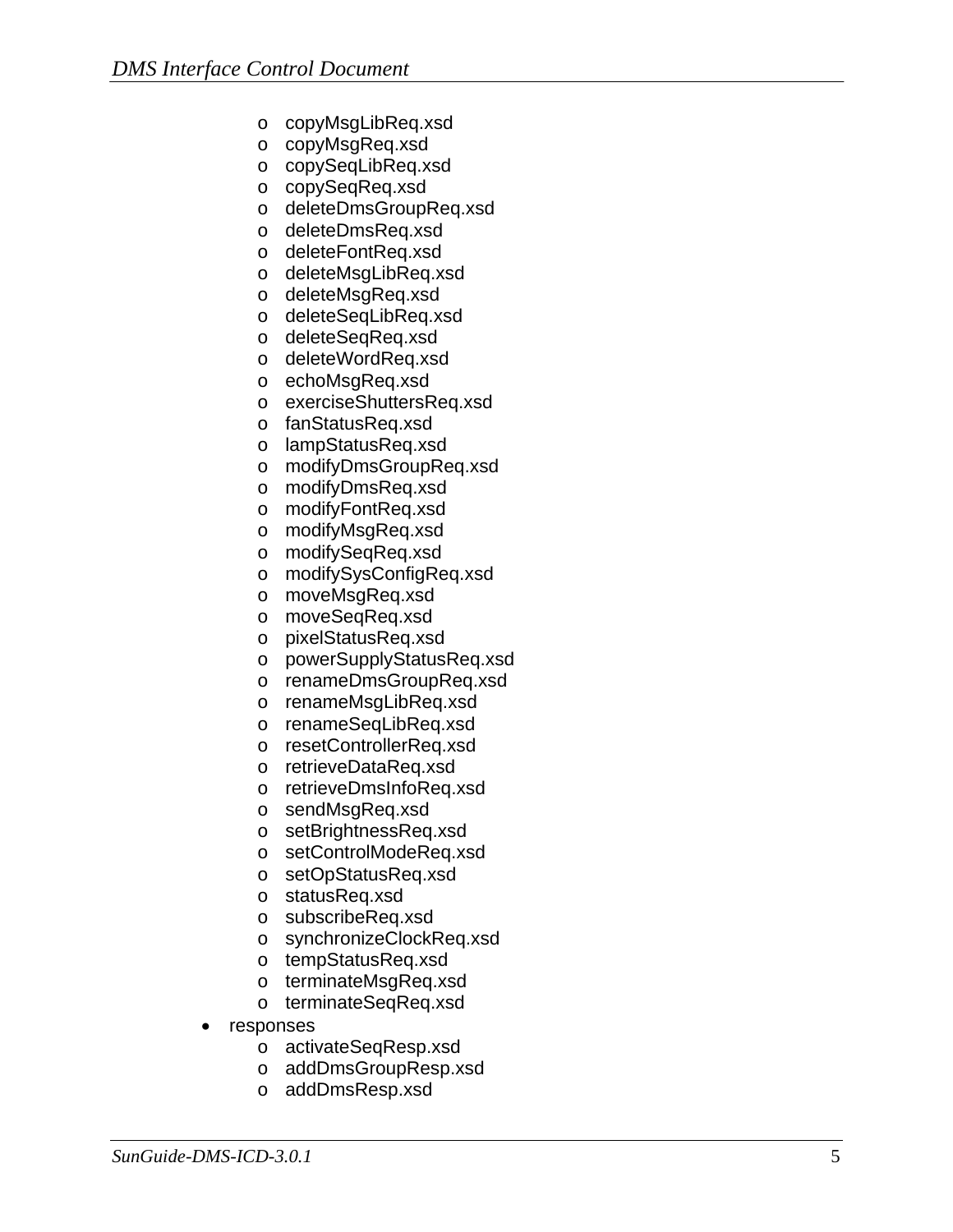- o addFontResp.xsd
- o addMsgLibResp.xsd
- o addMsgResp.xsd
- o addSeqLibResp.xsd
- o addSeqResp.xsd
- o addWordResp.xsd
- o checkForMsgConflictResp.xsd
- o checkForSpellConflictResp.xsd
- o commStatusResp.xsd
- o copyDmsGroupResp.xsd
- o copyMsgLibResp.xsd
- o copyMsgResp.xsd
- o copySeqLibResp.xsd
- o copySeqResp.xsd
- o deleteDmsGroupResp.xsd
- o deleteDmsResp.xsd
- o deleteFontResp.xsd
- o deleteMsgLibResp.xsd
- o deleteMsgResp.xsd
- o deleteSeqLibResp.xsd
- o deleteSeqResp.xsd
- o deleteWordResp.xsd
- o echoMsgResp.xsd
- o exerciseShuttersResp.xsd
- o fanStatusResp.xsd
- o lampStatusResp.xsd
- o modifyDmsGroupResp.xsd
- o modifyDmsResp.xsd
- o modifyFontResp.xsd
- o modifyMsgResp.xsd
- o modifySeqResp.xsd
- o modifySysConfigResp.xsd
- o moveMsgResp.xsd
- o moveSeqResp.xsd
- o pixelStatusResp.xsd
- o powerSupplyStatusResp.xsd
- o renameDmsGroupResp.xsd
- o renameMsgLibResp.xsd
- o renameSeqLibResp.xsd
- o resetControllerResp.xsd
- o retrieveDataResp.xsd
- o retrieveDmsInfoResp.xsd
- o sendMsgResp.xsd
- o seqStartedResp.xsd
- o setBrightnessResp.xsd
- o setControlModeResp.xsd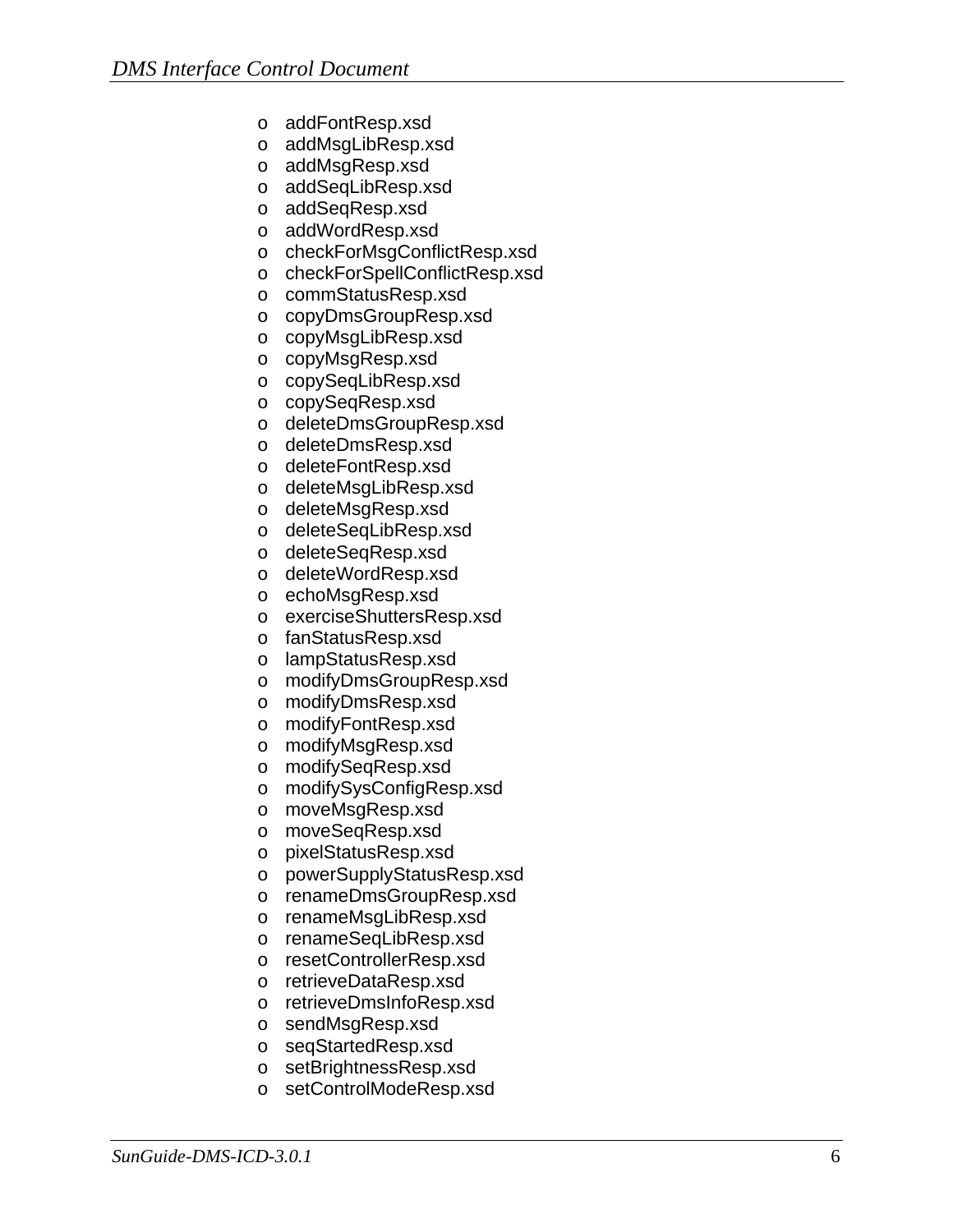- o setOpStatusResp.xsd
- o statusResp.xsd
- o subscribeResp.xsd
- o synchronizeClockResp.xsd
- o tempStatusResp.xsd
- o terminateSeqResp.xsd

Requests may be sent from a client to a subsystem or from a subsystem to a driver. Responses may be sent from a driver to a subsystem or a subsystem to a client. A message can be sent from any process to another process.

#### *2.1.1 Subsystem communication*

Initial communication to a subsystem is described in the general ICD. The DMSs are retrieved from the database on startup, including sequences. Once a client has initiated the connection to DMS subsystem, additional DMSs may be added, existing DMSs may be modified, deleted, request current status, display messages, create/modify sequences, or create/modify messages in message libraries.

The following table shows the various subscriptions a client may request. The last column shows the XML updates that will be received if a client has subscribed to this data.

| <b>Subscription</b> | <b>Description</b>                                        | <b>Updates Received</b>                                                                              |
|---------------------|-----------------------------------------------------------|------------------------------------------------------------------------------------------------------|
| dmsStatus           | Receive updates to DMS status<br>information.             | statusResp, tempStatusResp,<br>powerSupplyStatusResp                                                 |
| dmsMessage          | Receive updates to DMS message<br>information.            | sendMsgResp                                                                                          |
| dmsOpStatus         | Receive updates to DMS operational<br>status information. | setOpStatusResp                                                                                      |
| dmsData             | Receive updates to DMS<br>configuration information.      | addDmsResp,<br>modifyDmsResp,<br>deleteDmsResp                                                       |
| dmsGroupData        | Receive updates to DMS group<br>information.              | addDmsGroupResp,<br>modifyDmsGroupResp,<br>deleteDmsGroupResp                                        |
| messageData         | Receive updates to message and<br>library information.    | addMsgLib, modifyMsgLib, del<br>eteMsgLib, addMsgResp,<br>modifyMsgResp,<br>deleteMsgResp            |
| sequenceData        | Receive updates to sequence and<br>library information.   | addSeqResp, modifySeqResp,<br>deleteSeqResp,addSeqLibResp<br>, modifySeqLibResp,<br>deleteSeqLibResp |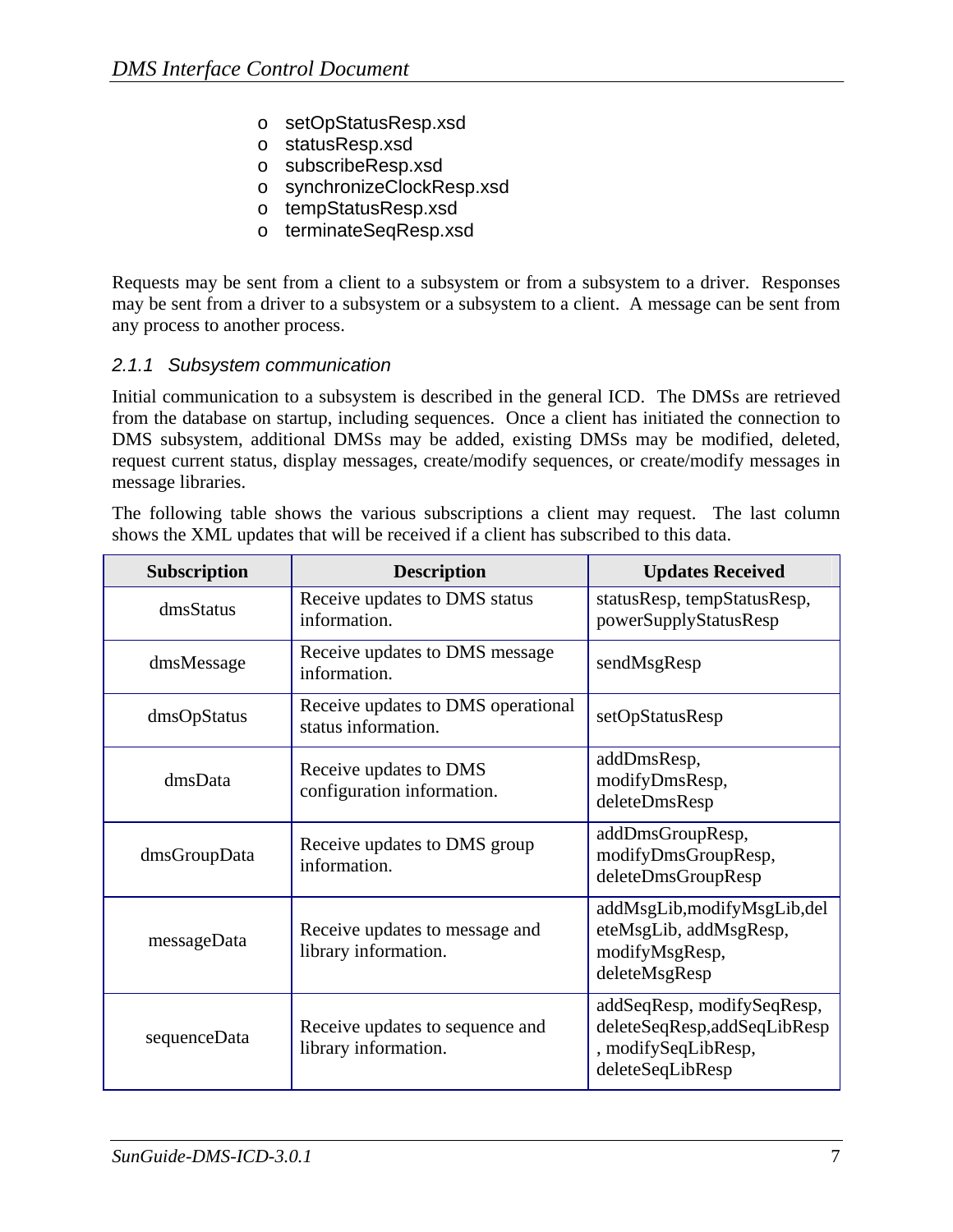| Subscription        | <b>Description</b>                                                                                   | <b>Updates Received</b>                                                                                                                                                                                       |
|---------------------|------------------------------------------------------------------------------------------------------|---------------------------------------------------------------------------------------------------------------------------------------------------------------------------------------------------------------|
| configurationData   | Receive updates to system<br>configuration data.                                                     | modifySysConfigResp                                                                                                                                                                                           |
| activeSequencesData | Receive updates to active sequences<br>information.                                                  | retrieveDataResp                                                                                                                                                                                              |
| userPrivData        | Receive updates to user information.                                                                 | addUserResp,modifyUserResp<br>,deleteUserResp                                                                                                                                                                 |
| approvedWordsData   | Receive updates to the list of<br>approved words.                                                    | addWordResp,<br>deleteWordResp                                                                                                                                                                                |
| conflicts           | Receive updates to spelling and<br>message conflicts for conflict<br>resolution.                     | conflictNotificationMsg,<br>requestSpellConflictMsg,<br>requestMsgConflictResolution<br>Msg,<br>msgConflictResolutionMsg,<br>resolveMsgConflictMsg,<br>resolveSpellConflictMsg,<br>spellConflictResolutionMsg |
| commStatusResponses | Receive updates to communications<br>status responses (e.g. request was<br>queued, retrying command) | commStatusResp                                                                                                                                                                                                |
| fontData            | Receive updates for font information<br>(new, modified or deleted)                                   | addFontResp,<br>modifyFontResp,<br>deleteFontResp                                                                                                                                                             |

#### *2.1.2 Driver communication*

The driver has a Java serialized object interface. After a XML request is received by the DMS Interface it is then converted to a Java serialized request object. The Java request is then sent to Polling and then the driver. As a result there is no ICD for the driver. For example, as shown in the figure below, a client adds a DMS to the subsystem.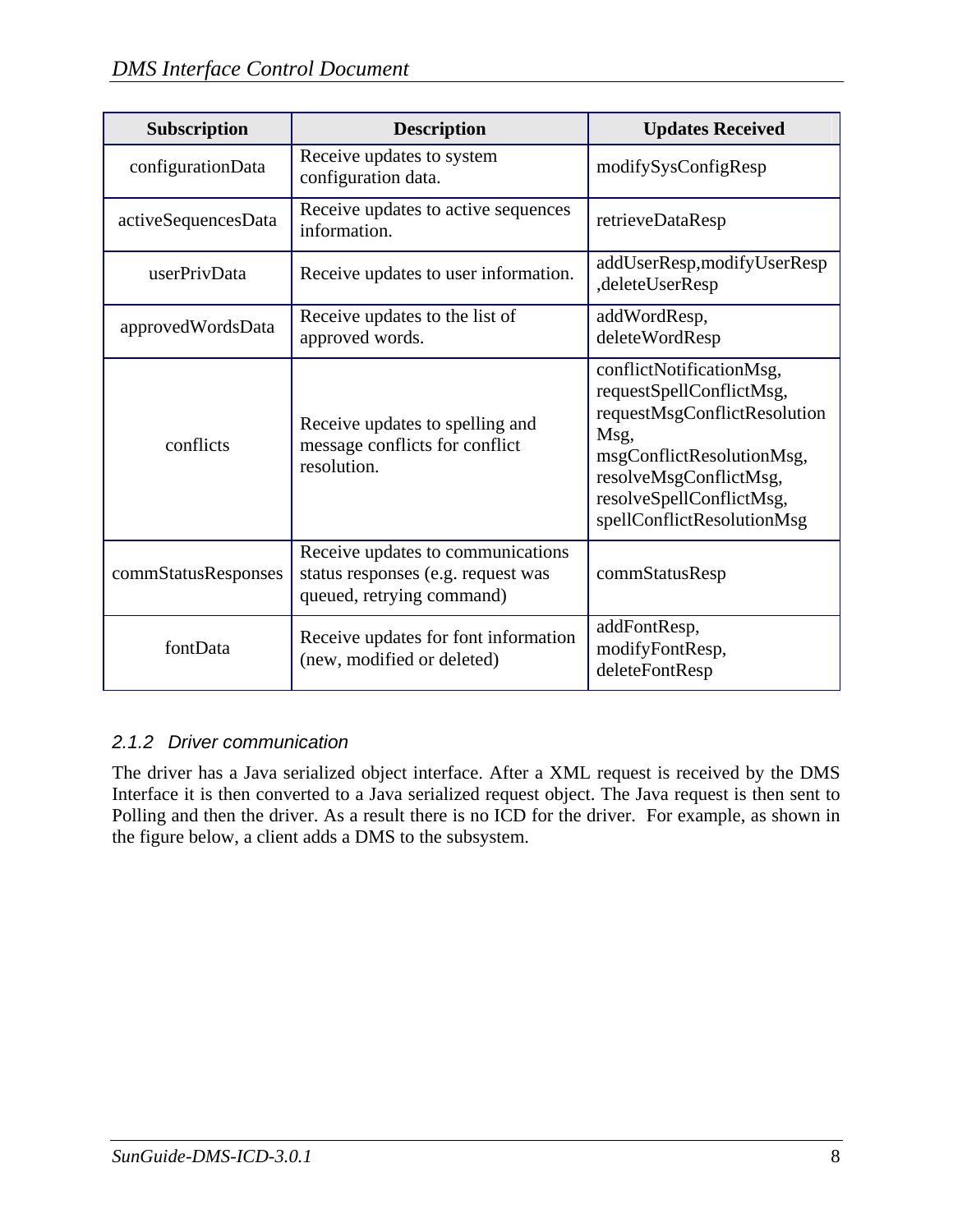

**Figure 2-1 - Sample Transaction** 

The tables below show which requests can be sent from client to subsystem and subsystem to driver. The responses sent from driver to subsystem and subsystem to client are also specified. Messages are sent when a response is not required.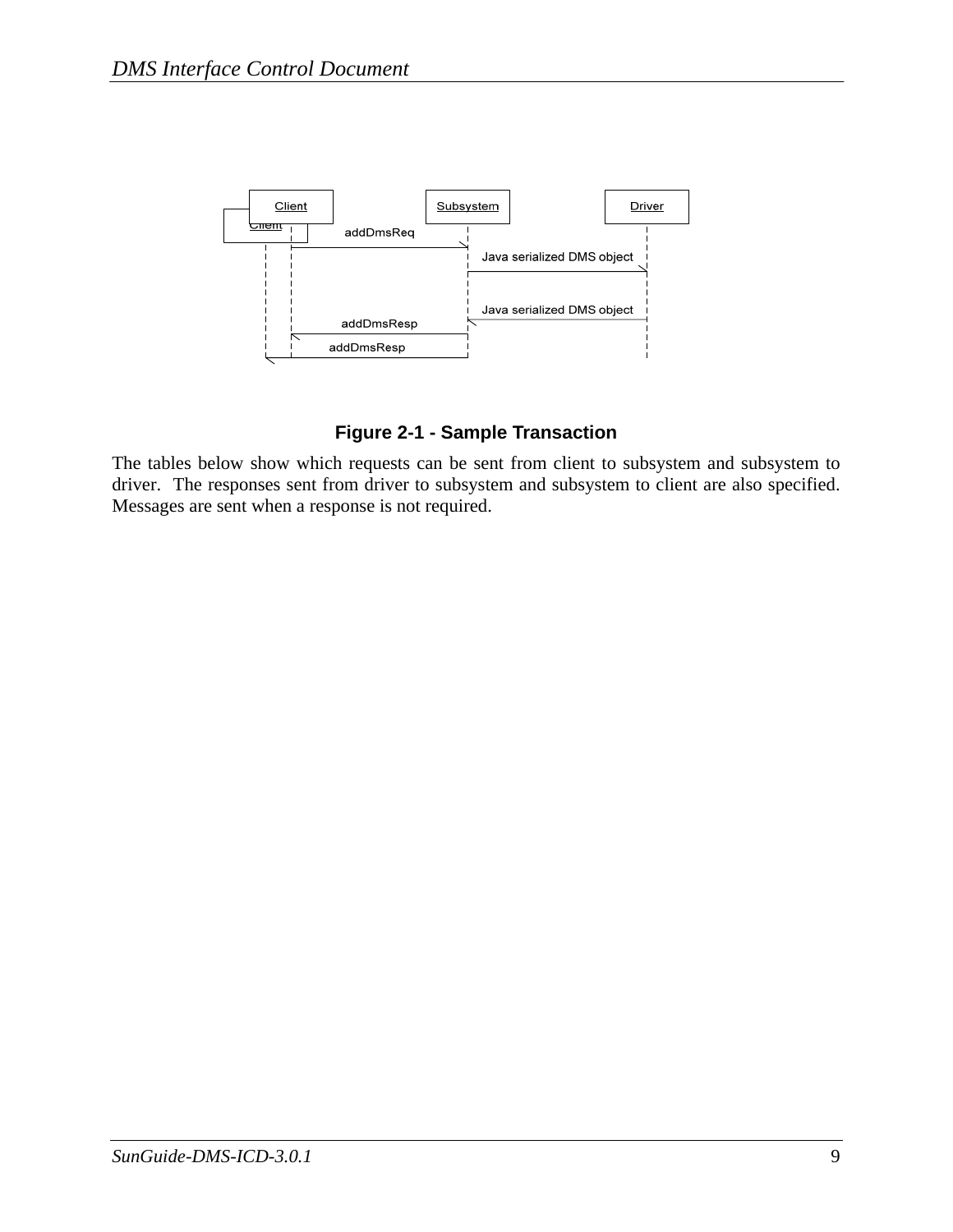## *2.2 Subsystem Schemas*

#### *FC (From client),TC (To client), TD (To driver), FD (From driver)*

| <b>Usage Description</b>                                                  | <b>Requests</b> | <b>FC</b> | TD | <b>Responses</b> | <b>FD</b> | <b>TC</b> | <b>Messages</b> | <b>TD</b> | <b>FD</b> | <b>TC</b> |
|---------------------------------------------------------------------------|-----------------|-----------|----|------------------|-----------|-----------|-----------------|-----------|-----------|-----------|
| Used for a client to<br>activate a sequence.                              | activateSeqReq  | X         |    | activateSeqResp  |           | X         | seqStartedResp  |           |           | X         |
| Used for a client to<br>add a new DMS<br>group.                           | addDmsGroupReq  | X         |    | addDmsGroupResp  |           | X         |                 |           |           |           |
| Used for a client to<br>add a new DMS.                                    | addDmsReq       | X         | X  | addDmsResp       | X         | X         |                 |           |           |           |
| Used for a client to<br>add a new font.                                   | addFontReq      | X         |    | addFontResp      |           | X         |                 |           |           |           |
| Used for a client to<br>create a new message<br>library.                  | addMsgLibReq    | X         |    | addMsgLibResp    |           | X         |                 |           |           |           |
| Used for a client to<br>add a new message<br>into a message library.      | addMsgReq       | X         |    | addMsgResp       |           | X         |                 |           |           |           |
| Used for a client to<br>create a new sequence<br>library.                 | addSeqLibReq    | X         |    | addSeqLibResp    |           | X         |                 |           |           |           |
| Used for a client to<br>add a new sequence<br>into a sequence<br>library. | addSeqReq       | X         |    | addSeqResp       |           | X         |                 |           |           |           |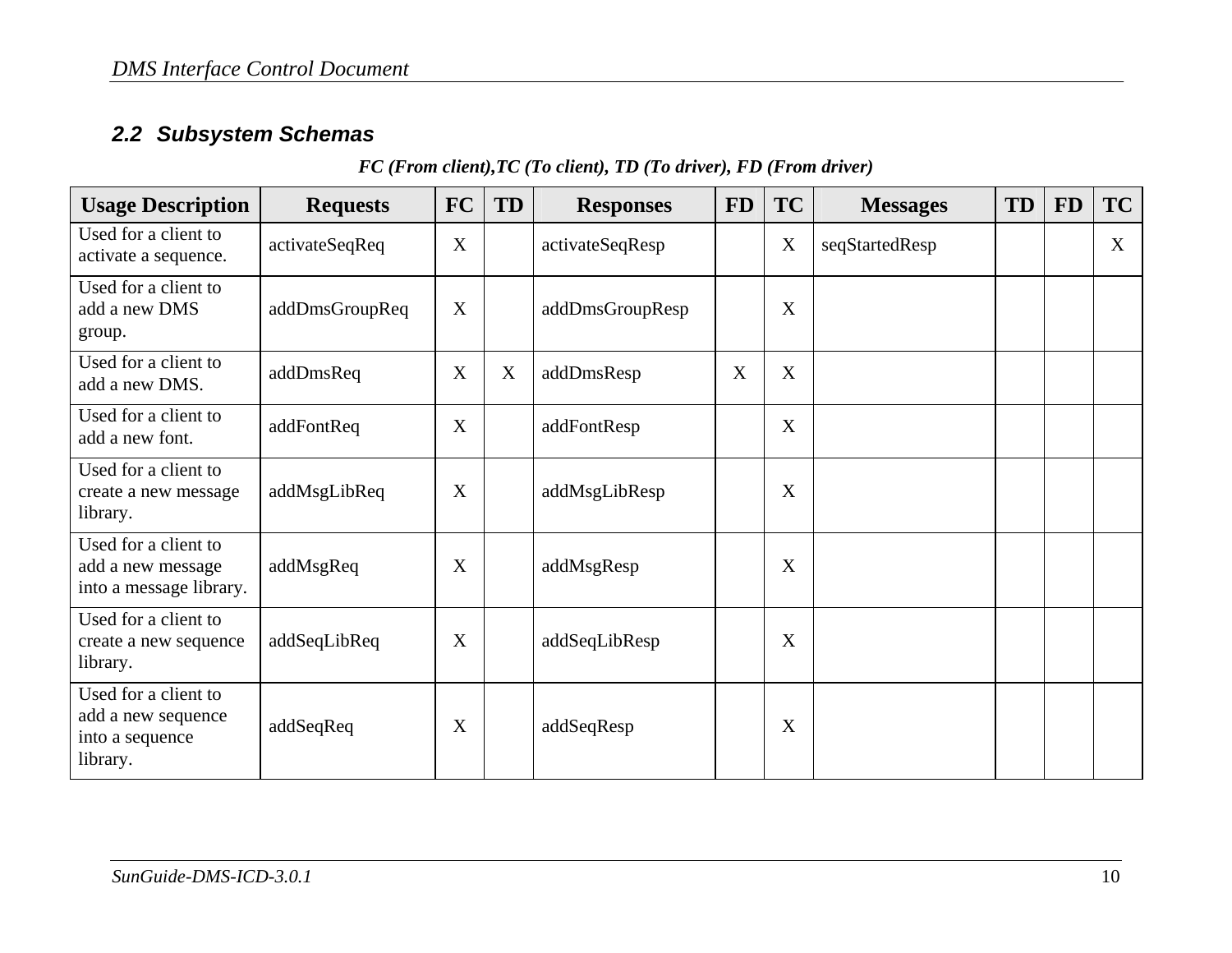| <b>Usage Description</b>                                                                                                                                     | <b>Requests</b>                 | FC               | <b>TD</b> | <b>Responses</b>              | <b>FD</b> | <b>TC</b> | <b>Messages</b>             | TD | <b>FD</b> | TC |
|--------------------------------------------------------------------------------------------------------------------------------------------------------------|---------------------------------|------------------|-----------|-------------------------------|-----------|-----------|-----------------------------|----|-----------|----|
| Used to add a new<br>word into the<br>approved words list in<br>the subsystem.                                                                               | addWordReq                      | X                |           | addWordResp                   |           | X         |                             |    |           |    |
| Used for a client to<br>check if a particular<br>message will cause a<br>conflict.                                                                           | checkForMsgConfli<br>$ct$ Req   | $\boldsymbol{X}$ |           | checkForMsgConflict<br>Resp   |           | X         |                             |    |           |    |
| Used for a client to<br>check if a particular<br>message will cause a<br>seplling conflict.                                                                  | checkForSpellConfli<br>$ct$ Req | X                |           | checkForSpellConflic<br>tResp |           | X         |                             |    |           |    |
| This is an<br>informational response<br>letting the client know<br>the status of a request<br>(e.g. the request has<br>been queued, or is<br>being retried). |                                 |                  |           |                               |           |           | commStatusResp              |    | X         | X  |
| This is a response to a<br>save/send message<br>request notifying the<br>client that either a<br>spelling or message<br>conflict has occurred.               |                                 |                  |           |                               |           |           | conflictNotificationM<br>sg |    |           | X  |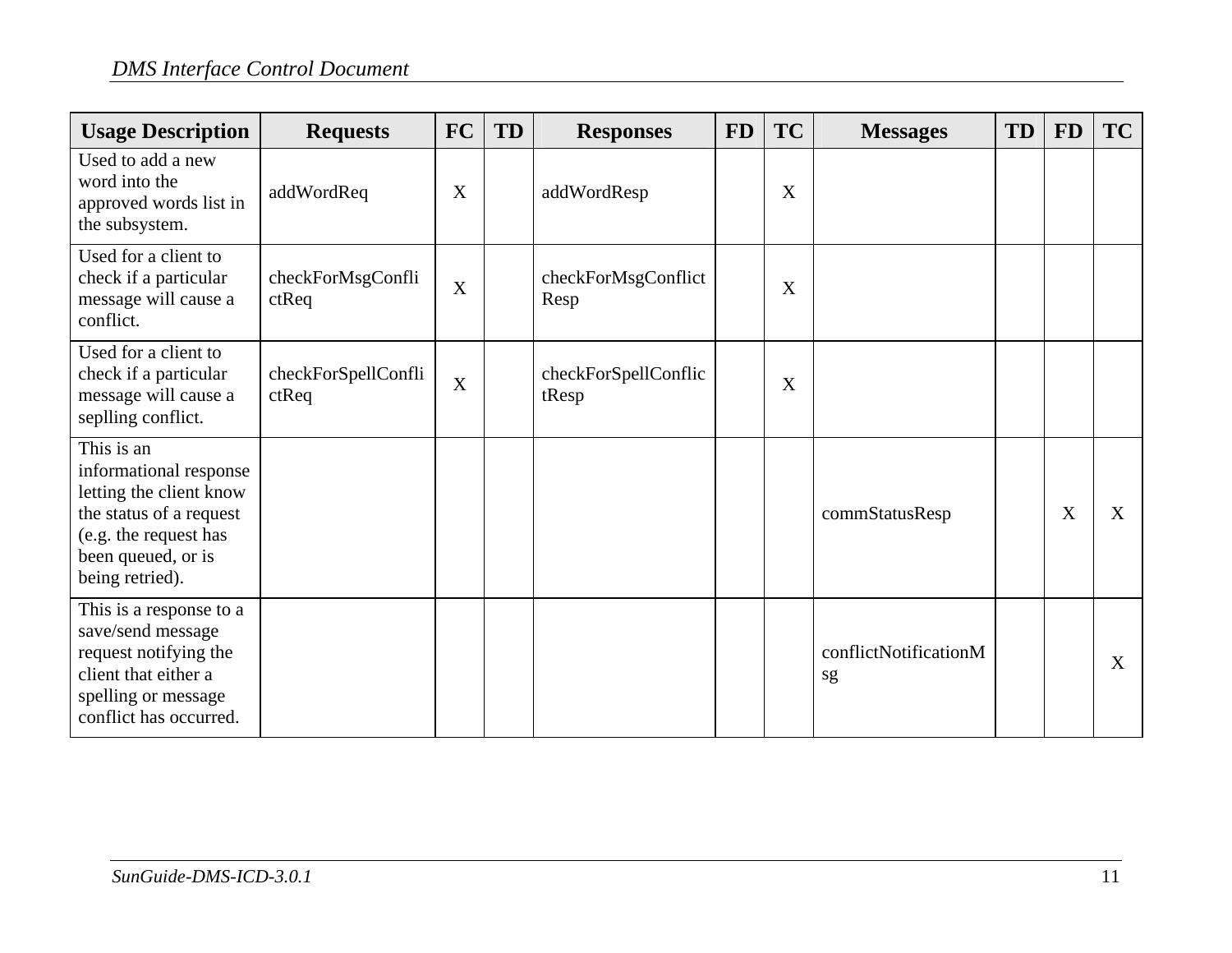| <b>Usage Description</b>                                                                                                                      | <b>Requests</b> | <b>FC</b>   | <b>TD</b> | <b>Responses</b> | <b>FD</b> | <b>TC</b>   | <b>Messages</b> | <b>TD</b> | <b>FD</b> | TC |
|-----------------------------------------------------------------------------------------------------------------------------------------------|-----------------|-------------|-----------|------------------|-----------|-------------|-----------------|-----------|-----------|----|
| Used for a client to<br>copy an existing DMS<br>group with all<br>associated DMSs to a<br>new DMS group<br>name.                              | copyDmsGroupReq | $\mathbf X$ |           | copyDmsGroupResp |           | X           |                 |           |           |    |
| Used for a client to<br>copy an existing<br>library with all<br>associated messages<br>and sublibraries to a<br>new library name.             | copyMsgLibReq   | X           |           | copyMsgLibResp   |           | X           |                 |           |           |    |
| Used for a client to<br>copy an existing<br>message to a new<br>name.                                                                         | copyMsgReq      | X           |           | copyMsgResp      |           | X           |                 |           |           |    |
| Used for a client to<br>copy an existing<br>sequence library with<br>all associated<br>sequences and<br>sublibraries to a new<br>library name | copySeqLibReq   | X           |           | copySeqLibResp   |           | $\mathbf X$ |                 |           |           |    |
| Used for a client to<br>copy an existing<br>sequence to a new<br>library name and<br>sequence name.                                           | copySeqReq      | X           |           | copySeqResp      |           | X           |                 |           |           |    |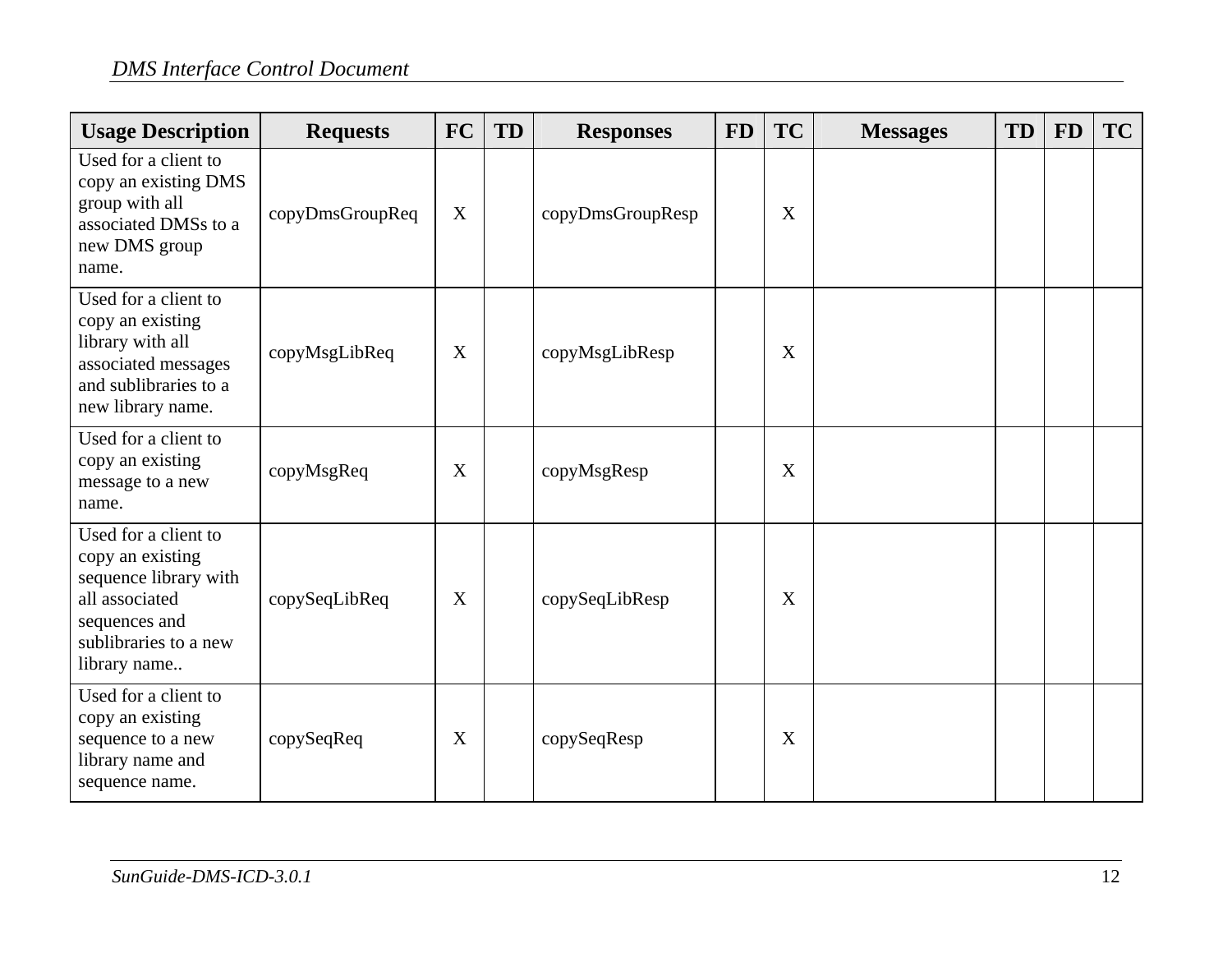| <b>Usage Description</b>                                                                              | <b>Requests</b>   | <b>FC</b>                 | <b>TD</b> | <b>Responses</b>   | <b>FD</b> | TC | <b>Messages</b> | TD | <b>FD</b> | TC |
|-------------------------------------------------------------------------------------------------------|-------------------|---------------------------|-----------|--------------------|-----------|----|-----------------|----|-----------|----|
| Used for a client to<br>delete a DMS group<br>from the subsystem.                                     | deleteDmsGroupReq | X                         |           | deleteDmsGroupResp |           | X  |                 |    |           |    |
| Used for a client to<br>delete a DMS from the<br>subsystem.                                           | deleteDmsReq      | X                         |           | deleteDmsResp      |           | X  |                 |    |           |    |
| Used for a client to<br>delete a font from the<br>subsystem.                                          | deleteFontReq     | X                         |           | deleteFontResp     |           | X  |                 |    |           |    |
| Used for a client to<br>delete a message<br>library from the<br>subsystem.                            | deleteMsgLibReq   | X                         |           | deleteMsgLibResp   |           | X  |                 |    |           |    |
| Used for a client to<br>delete a message<br>contained in a message<br>library from the<br>subsystem.  | deleteMsgReq      | X                         |           | deleteMsgResp      |           | X  |                 |    |           |    |
| Used for a client to<br>delete a sequence<br>library from the<br>subsystem.                           | deleteSeqLibReq   | $\boldsymbol{\mathrm{X}}$ |           | deleteSeqLibResp   |           | X  |                 |    |           |    |
| Used for a client to<br>delete a sequence<br>contained in a message<br>library from the<br>subsystem. | deleteSeqReq      | X                         |           | deleteSeqResp      |           | X  |                 |    |           |    |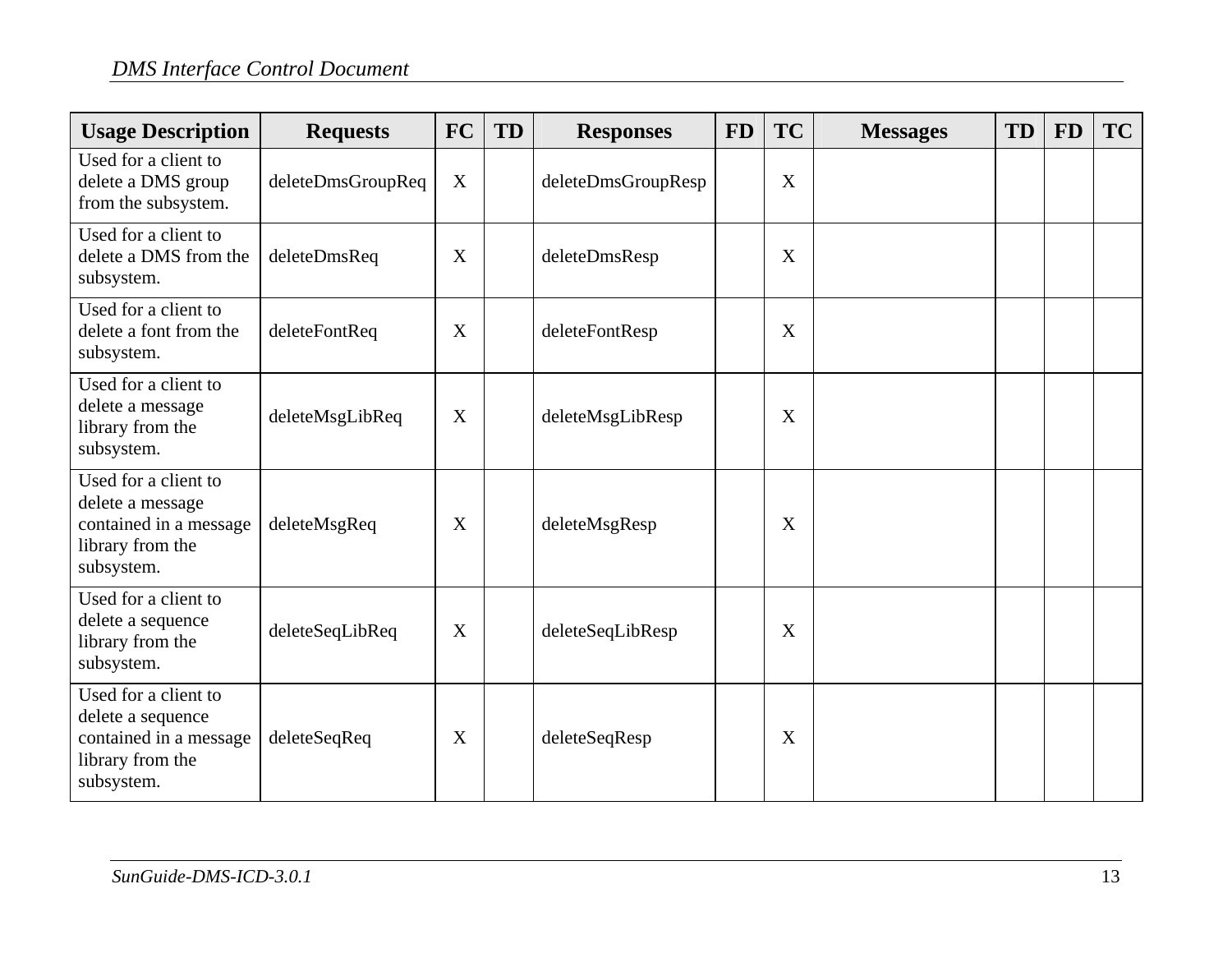| <b>Usage Description</b>                                                                 | <b>Requests</b>                  | <b>FC</b>   | <b>TD</b>                 | <b>Responses</b>       | <b>FD</b> | <b>TC</b> | <b>Messages</b> | <b>TD</b> | <b>FD</b> | <b>TC</b> |
|------------------------------------------------------------------------------------------|----------------------------------|-------------|---------------------------|------------------------|-----------|-----------|-----------------|-----------|-----------|-----------|
| Used for a client to<br>remove a word or<br>words from the<br>approved words list.       | deleteWordReq                    | X           |                           | deleteWordResp         |           | X         |                 |           |           |           |
| Used for a client to<br>retrieve the current<br>displayed message and<br>its attributes. | echoMsgReq                       | X           | X                         | echoMsgResp            | X         | X         |                 |           |           |           |
| Used for a client to<br>exercise the shutters<br>on a DMS.                               | exerciseShuttersReq              | X           | X                         | exerciseShuttersResp   | X         | X         |                 |           |           |           |
| Used for a client to<br>query a DMS for the<br>state of the fans.                        | fanStatusReq                     | X           | $\boldsymbol{\mathrm{X}}$ | fanStatusResp          | X         | X         |                 |           |           |           |
| Used for a client to<br>query a DMS for the<br>state of the lamps.                       | lampStatusReq                    | X           | X                         | lampStatusResp         | X         | X         |                 |           |           |           |
| Used for a client to<br>modify the DMSs<br>contained in a dms<br>group.                  | modifyDmsGroupRe<br>$\mathbf{q}$ | $\mathbf X$ |                           | modifyDmsGroupRes<br>p |           | X         |                 |           |           |           |
| Used for a client to<br>modify a DMS<br>contained in the dms<br>subsystem.               | modifyDmsReq                     | X           | X                         | modifyDmsResp          | X         | X         |                 |           |           |           |
| Used for a client to<br>modify a font in the<br>subsystem.                               | modifyFontReq                    | X           |                           | modifyFontResp         |           | X         |                 |           |           |           |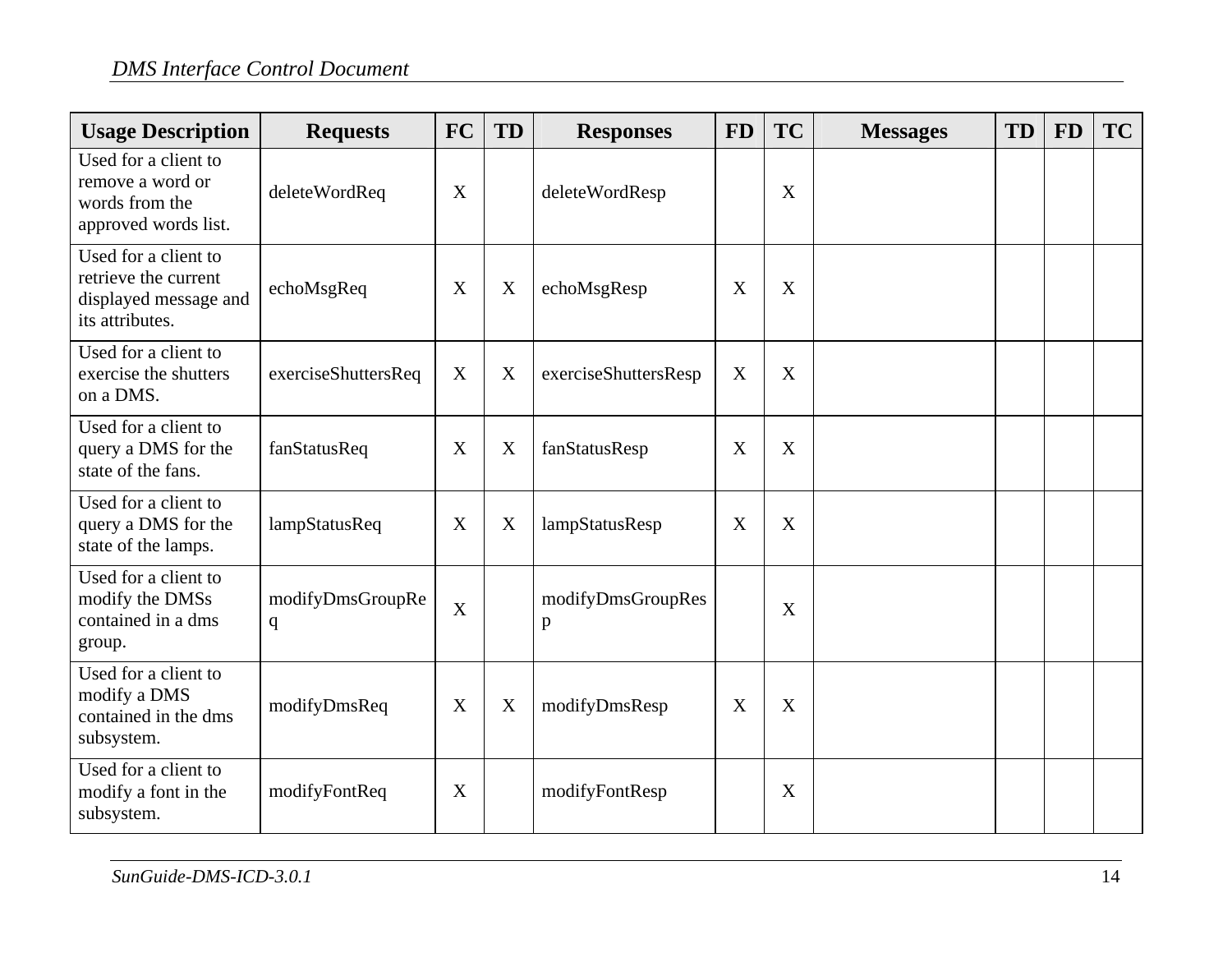| <b>Usage Description</b>                                                                                                | <b>Requests</b>                  | <b>FC</b>                 | TD | <b>Responses</b>        | <b>FD</b> | <b>TC</b> | <b>Messages</b>              | <b>TD</b> | <b>FD</b> | <b>TC</b> |
|-------------------------------------------------------------------------------------------------------------------------|----------------------------------|---------------------------|----|-------------------------|-----------|-----------|------------------------------|-----------|-----------|-----------|
| Used for a client to<br>modify a message<br>contained in a message<br>library from the<br>subsystem.                    | modifyMsgReq                     | X                         |    | modifyMsgResp           |           | X         |                              |           |           |           |
| Used for a client to<br>modify a sequence<br>contained in a<br>sequence libray from<br>the subsystem.                   | modifySeqReq                     | X                         |    | modifySeqResp           |           | X         |                              |           |           |           |
| Used for a client to<br>modify configuration<br>settings for the DMS<br>subsystem.                                      | modifySysConfigRe<br>$\mathbf q$ | $\boldsymbol{\mathrm{X}}$ |    | modifySysConfigRes<br>p |           | X         |                              |           |           |           |
| Used for a client to<br>move an existing<br>message to a different<br>library than its current<br>location.             | moveMsgReq                       | X                         |    | moveMsgResp             |           | X         |                              |           |           |           |
| Used for a client to<br>move an existing<br>sequence to a different<br>library that its current<br>location.            | moveSeqReq                       | X                         |    | moveSeqResp             |           | X         |                              |           |           |           |
| This is a response to a<br>client informing them<br>whether the message<br>that they attempted to<br>send was approved. |                                  |                           |    |                         |           |           | msgConflictResolutio<br>nMsg |           |           | X         |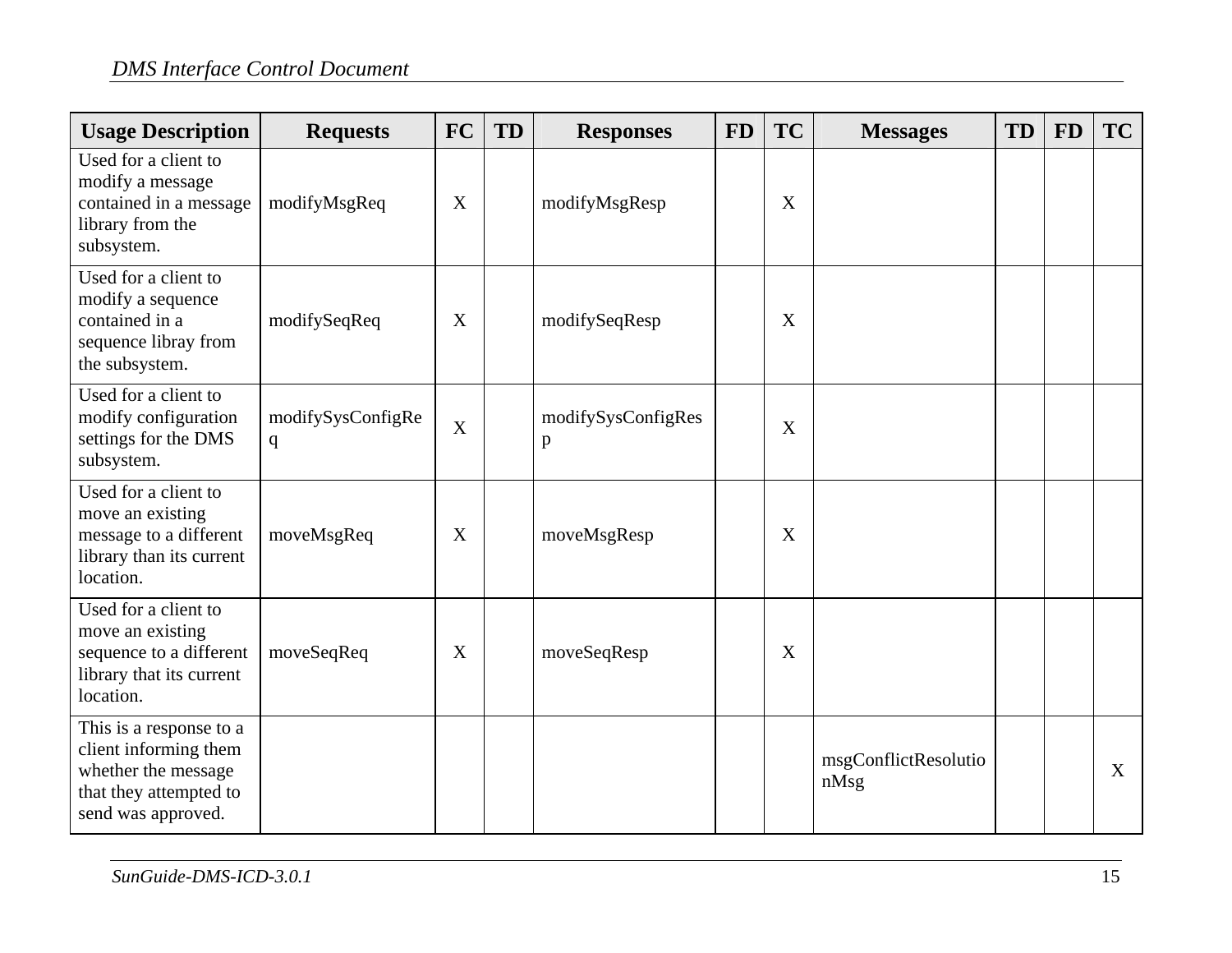| <b>Usage Description</b>                                                           | <b>Requests</b>          | <b>FC</b>   | TD             | <b>Responses</b>          | <b>FD</b> | <b>TC</b> | <b>Messages</b>                     | TD | <b>FD</b> | TC           |
|------------------------------------------------------------------------------------|--------------------------|-------------|----------------|---------------------------|-----------|-----------|-------------------------------------|----|-----------|--------------|
| Used for a client to<br>query a DMS for the<br>state of the pixels.                | pixelStatusReq           | X           | X              | pixelStatusReq            | X         | X         |                                     |    |           |              |
| Used for a client to<br>retrieve power supply<br>status from a DMS.                | powerSupplyStatusR<br>eq | $\mathbf X$ | $\overline{X}$ | powerSupplyStatusR<br>esp | X         | X         |                                     |    |           |              |
| Used for a client to<br>rename an existing<br>dms group.                           | renameDmsGroupR<br>eq    | X           |                | renameDmsGroupRe<br>sp    |           | X         |                                     |    |           |              |
| Used for a client to<br>rename an existing<br>message library.                     | renameMsgLibReq          | X           |                | renameMsgLibResp          |           | X         |                                     |    |           |              |
| Used for a client to<br>rename an existing<br>sequence library.                    | renameSeqLibReq          | X           |                | renameSeqLibResp          |           | X         |                                     |    |           |              |
| This is sent to a client<br>requesting that a<br>message conflict be<br>resolved.  |                          |             |                |                           |           |           | requestMsgConflictR<br>esolutionMsg |    |           | $\mathbf{X}$ |
| This is sent to a client<br>requesting that a<br>spelling conflict be<br>resolved. |                          |             |                |                           |           |           | requestSpellResolutio<br>nMsg       |    |           | X            |
| Used for a client to<br>reset the DMS<br>controller.                               | resetControllerReq       | X           | X              | resetControllerResp       | X         | X         |                                     |    |           |              |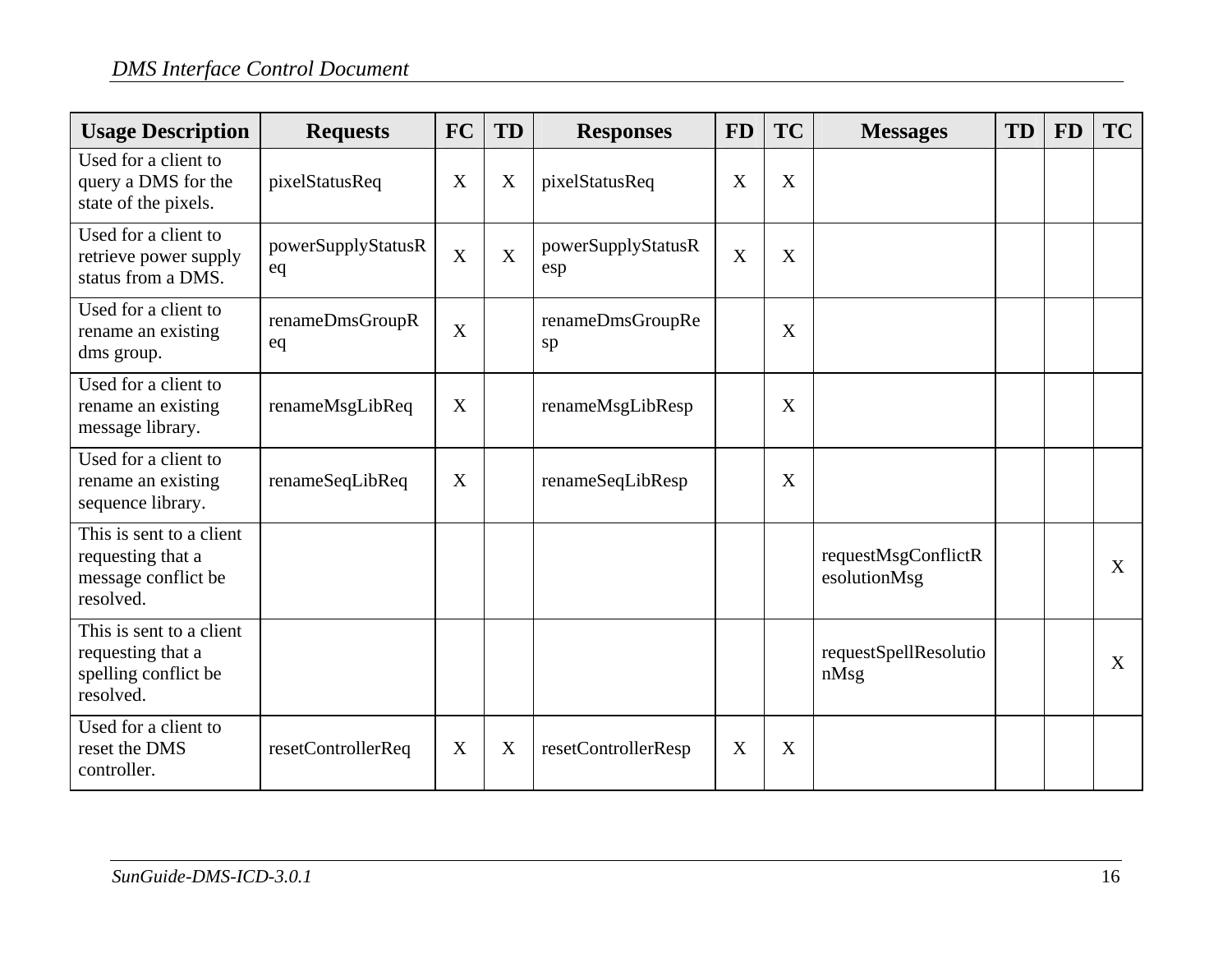| <b>Usage Description</b>                                                                                                                                                                                                                                                                                   | <b>Requests</b> | <b>FC</b> | <b>TD</b> | <b>Responses</b> | <b>FD</b> | <b>TC</b> | <b>Messages</b>           | <b>TD</b> | <b>FD</b> | <b>TC</b> |
|------------------------------------------------------------------------------------------------------------------------------------------------------------------------------------------------------------------------------------------------------------------------------------------------------------|-----------------|-----------|-----------|------------------|-----------|-----------|---------------------------|-----------|-----------|-----------|
| This is a response<br>from a manager<br>containing the<br>resolution to a<br>message conflict. It<br>will generate a<br>response to the<br>original client to let<br>them know that their<br>message was either<br>approved or denied.<br>Additionally, the<br>message that caused<br>the message conflict |                 |           |           |                  |           |           | resolveMsgConflictM<br>sg |           |           | X         |
| will be sent to the<br>$DMS(s)$ .                                                                                                                                                                                                                                                                          |                 |           |           |                  |           |           |                           |           |           |           |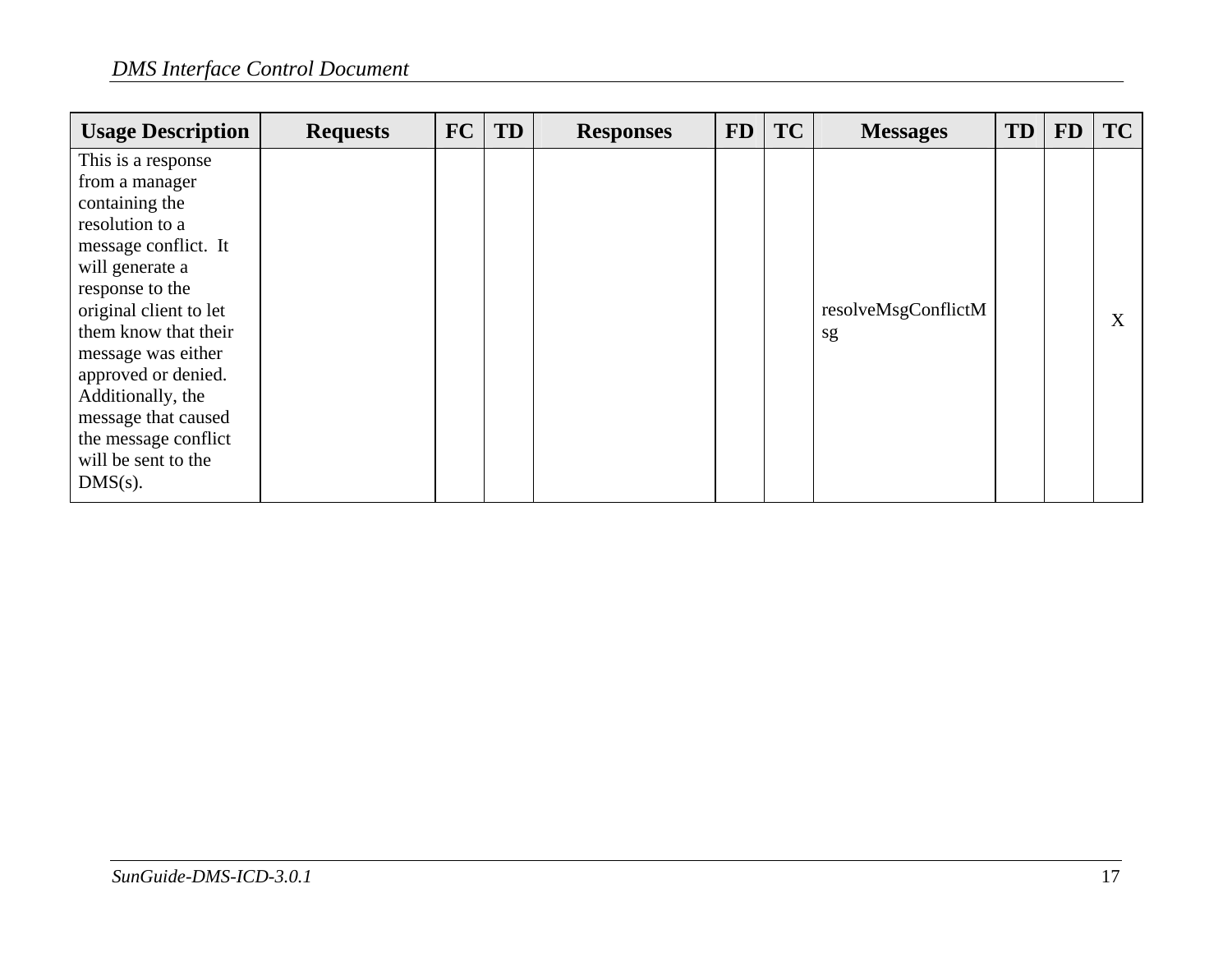| <b>Usage Description</b>                                                                                                                                                                                                                                                                                                                                                                   | <b>Requests</b>    | <b>FC</b>        | TD | <b>Responses</b>    | <b>FD</b> | <b>TC</b> | <b>Messages</b>             | TD | <b>FD</b> | TC           |
|--------------------------------------------------------------------------------------------------------------------------------------------------------------------------------------------------------------------------------------------------------------------------------------------------------------------------------------------------------------------------------------------|--------------------|------------------|----|---------------------|-----------|-----------|-----------------------------|----|-----------|--------------|
| This is a response<br>from a manager<br>containing the<br>resolution to a spelling<br>conflict. If the<br>message was<br>approved, it will<br>generate<br>addWordRequests for<br>each of the<br>unapproved words that<br>were in the message.<br>It will also generate a<br>response to the<br>original client to let<br>them know that their<br>message was either<br>approved or denied. |                    |                  |    |                     |           |           | resolveSpellConflict<br>Msg |    |           | $\mathbf{X}$ |
| Used for a client to to<br>retrieve data from the<br>system.                                                                                                                                                                                                                                                                                                                               | retrieveDataReq    | X                |    | retrieveDataResp    |           | X         |                             |    |           |              |
| Used for a client to<br>retrieve DMS info<br>from the system.                                                                                                                                                                                                                                                                                                                              | retrieveDmsInfoReq | $\boldsymbol{X}$ |    | retrieveDmsInfoResp |           | X         |                             |    |           |              |
| Used for a client to<br>display a message on a<br>DMS.                                                                                                                                                                                                                                                                                                                                     | sendMsgReq         | X                | X  | sendMsgResp         | X         | X         |                             |    |           |              |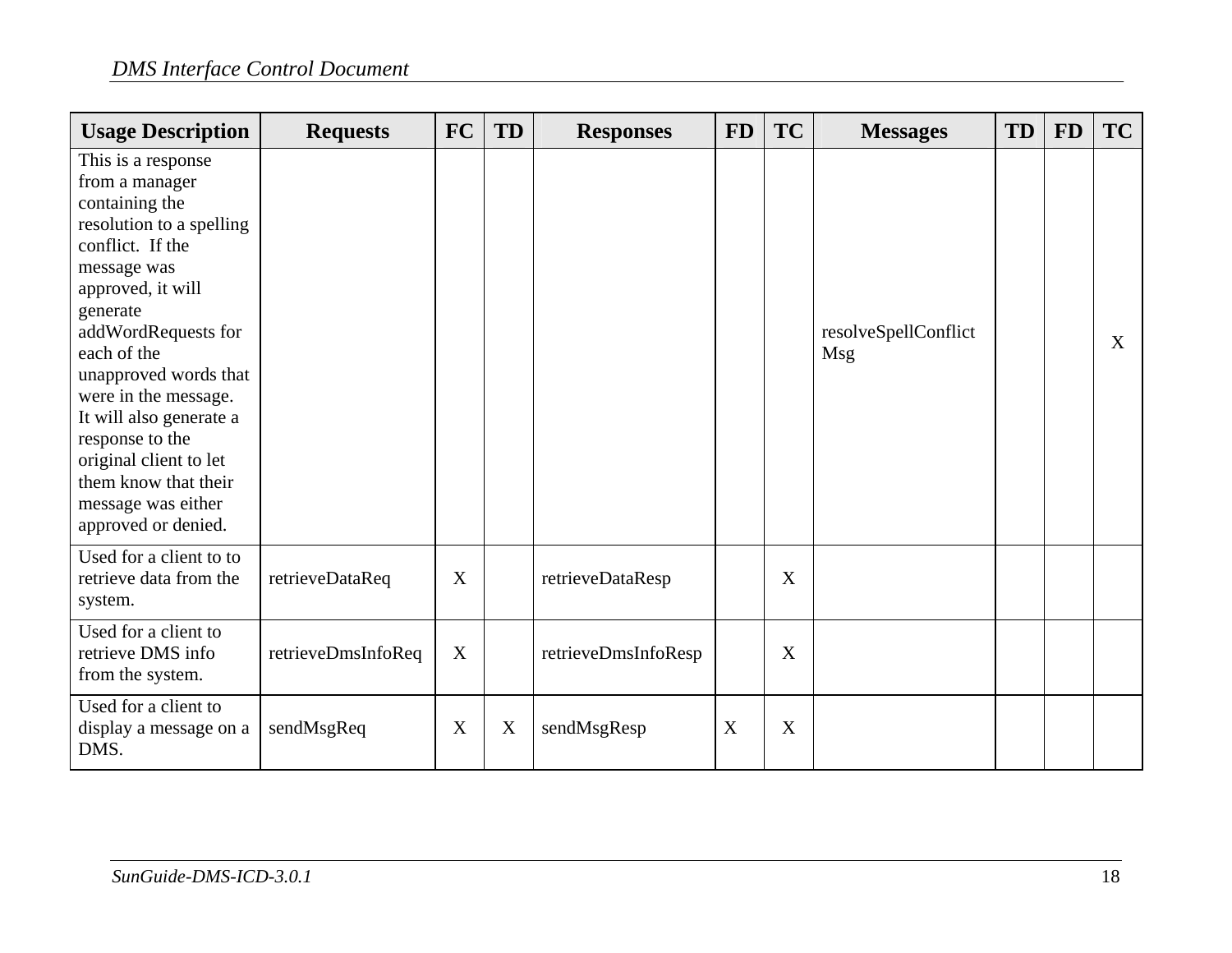| <b>Usage Description</b>                                                                                                                                 | <b>Requests</b>                   | <b>FC</b>      | TD             | <b>Responses</b>         | <b>FD</b>                 | <b>TC</b> | <b>Messages</b>               | <b>TD</b> | <b>FD</b> | <b>TC</b> |
|----------------------------------------------------------------------------------------------------------------------------------------------------------|-----------------------------------|----------------|----------------|--------------------------|---------------------------|-----------|-------------------------------|-----------|-----------|-----------|
| Used for a client to<br>change the brightness<br>setting on a DMS.                                                                                       | setBrightnessReq                  | X              | X              | setBrightnessResp        | $\boldsymbol{\mathrm{X}}$ | X         |                               |           |           |           |
| Used for a client to<br>change the control<br>mode of a DMS.                                                                                             | setControlModeReq                 | X              | X              | setControlModeResp       | X                         | X         |                               |           |           |           |
| Used for a client to<br>change the operational<br>status of a DMS.                                                                                       | setOpStatusReq                    | X              | X              | setOpStatusResp          | X                         | X         |                               |           |           |           |
| This is a response to a<br>client informing them<br>whether the message<br>with unapproved<br>words that they<br>attempted to save/send<br>was approved. |                                   |                |                |                          |                           |           | spellConflictResoltio<br>nMsg |           |           | X         |
| Used for a client to<br>retrieve the current<br>status of a DMS.                                                                                         | statusReq                         | X              | X              | statusReq                | X                         | X         |                               |           |           |           |
| Used for a client to<br>subscribe to data<br>updates from the<br>system.                                                                                 | subscribeReq                      | X              | X              | subscribeResp            | X                         | X         |                               |           |           |           |
| Used for a client to set<br>the DMS controller<br>clock.                                                                                                 | synchronizeClockRe<br>$\mathbf q$ | $\overline{X}$ | $\overline{X}$ | synchronizeClockRes<br>p | $\overline{X}$            | X         |                               |           |           |           |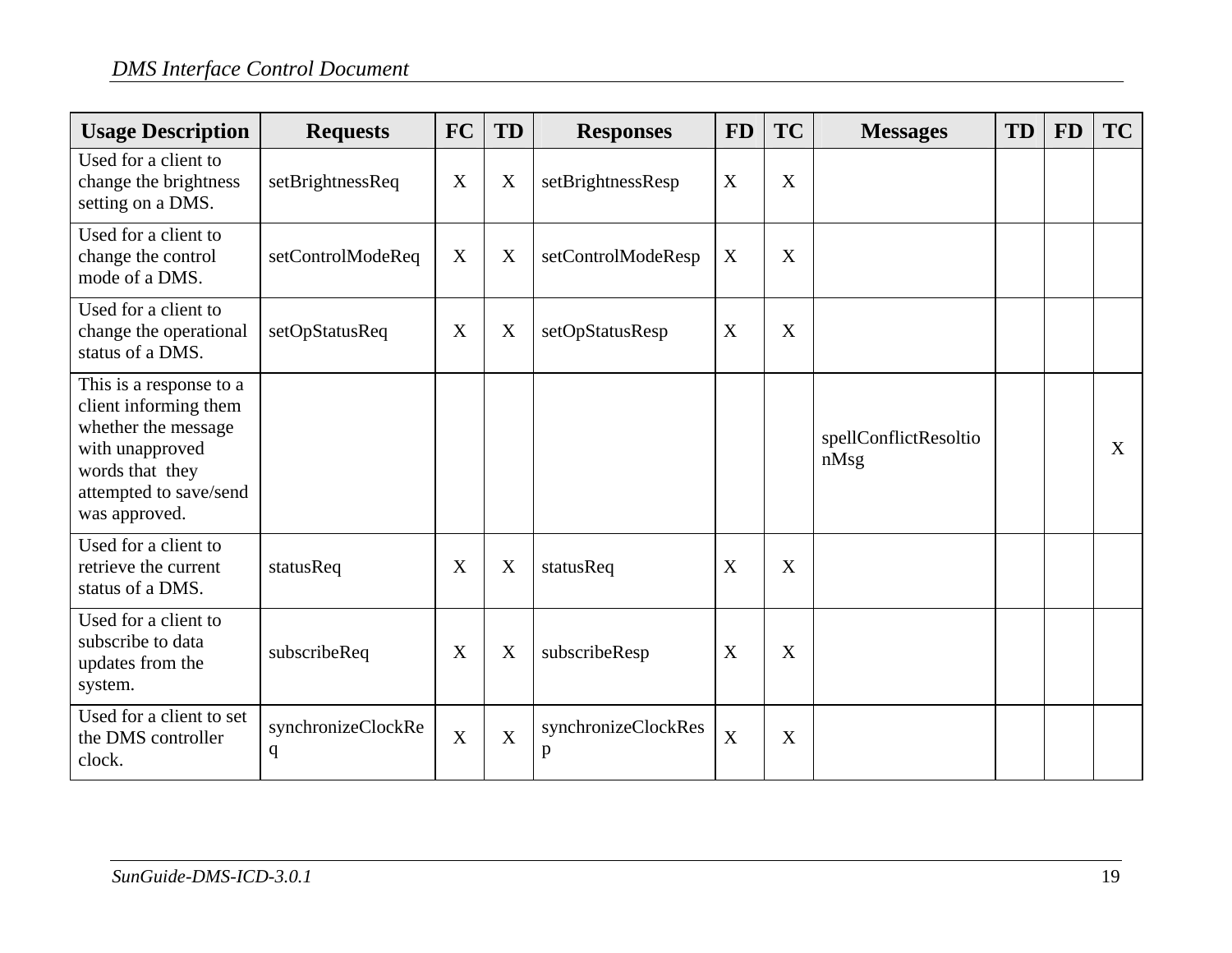| <b>Usage Description</b>                                                        | <b>Requests</b> | FC | <b>TD</b> | <b>Responses</b> | <b>FD</b> | <b>TC</b> | <b>Messages</b> | <b>TD</b> | FD | <b>TC</b> |
|---------------------------------------------------------------------------------|-----------------|----|-----------|------------------|-----------|-----------|-----------------|-----------|----|-----------|
| Used for a client to<br>query a DMS for its<br>extended temperature<br>status.  | tempStatusReq   | X  | X         | tempStatusResp   | X         | X         |                 |           |    |           |
| Used for a client to<br>terminate the current<br>displayed message on<br>a DMS. | terminateMsgReq | X  | X         | sendMsgResp      | X         | X         |                 |           |    |           |
| Used for a client to<br>terminate a sequence<br>that is currently active.       | terminateSeqReq | X  |           | terminateSeqReq  | X         |           |                 |           |    |           |

#### *2.3 Driver Schemas*

There are no driver schemas since the driver uses a Java interface with the DMS subsystem.